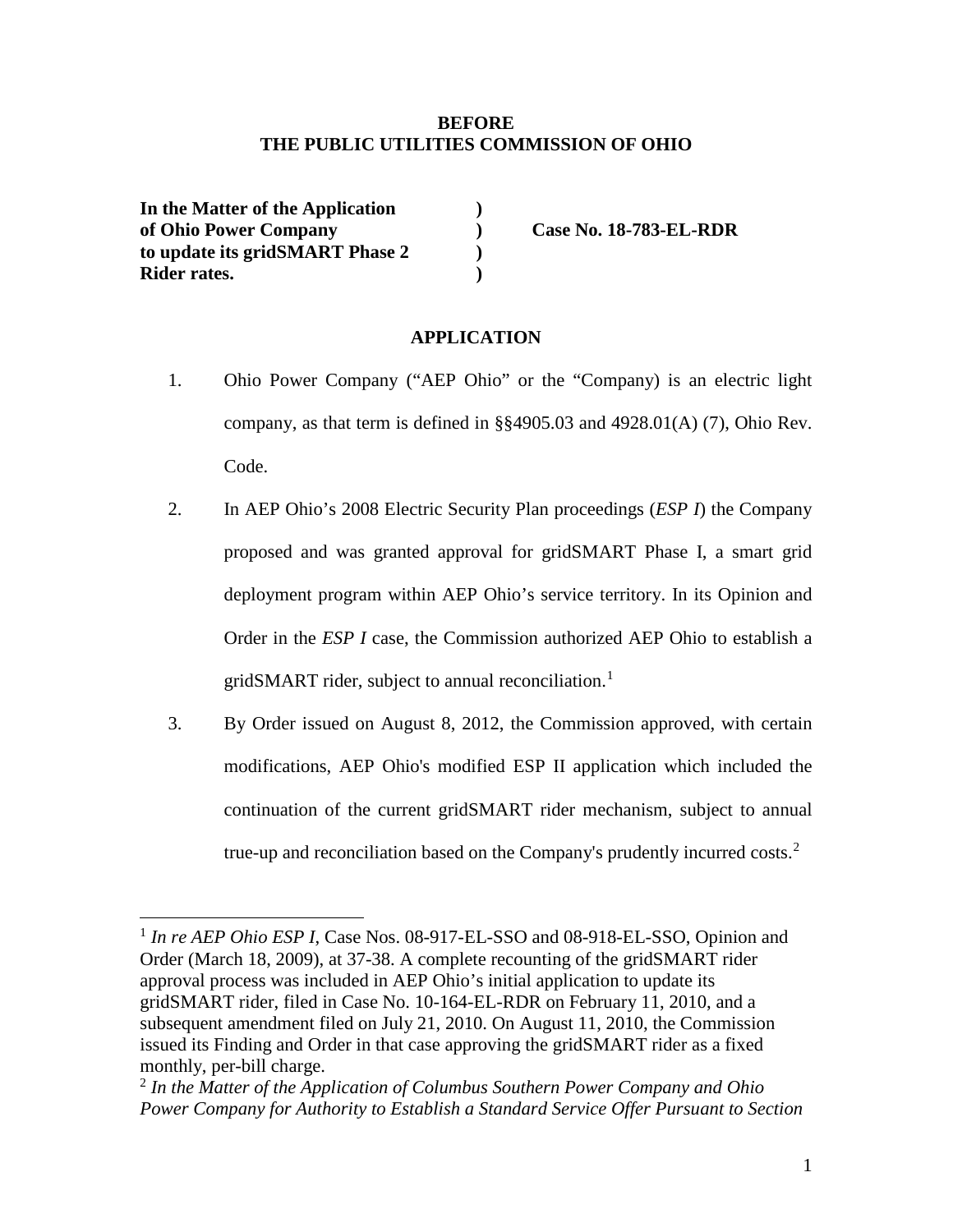- 4. On February 2, 2015, AEP Ohio filed an application to update its gridSMART rider rates in Case No. 15-240-EL-RDR.
- 5. By Order issued in the ESP III (Case No. 13-2385-EL-SSO et al. February 25- 2015 Opinion and Order at 50-52) the Commission granted the Company's request to continue the gridSMART rider with certain modifications as proposed by the Company. Consistent with the Commission's directive in the ESP II (Case No. 11-346-EL-SSO Jan. 30, 2013 Entry on Rehearing at 53.), the Company, within 90 days after the expiration of ESP II, was required to file an application for review and reconciliation of the final year of the gridSMART Phase 1 rider. Additionally, in the ESP III Order the Commission approved AEP Ohio's request to transfer the approved capital cost balance into the DIR, and to also transfer any unrecovered O&M balance into the gridSMART Phase 2 rider, after the Commission has reviewed and reconciled gridSMART Phase 1 costs.
- 6. On August 28, 2015 AEP Ohio filed its Final application in to update its gridSMART rider rates in Case No. 15-1513-EL-RDR. The filing reflected actual project spending and recovery from January through May 2015 and capital carrying costs from June through December 2015.
- 7. On February 1, 2017 the Commission issued an Opinion and Order in gridSMART Case No. 13-1939-EL-RDR *(Phase 2 Order)* granting approval of the collections of costs incurred for the gridSMART Phase 2 project through the Phase 2 rider. The Phase 2 Order directed that upon Commission

*4928.143, Revised Code, in the Form of an Electric Security Plan*, Case No. 11-346-EL-SSO et al., Opinion and Order (August 8, 2012) at 61-63.

 $\overline{a}$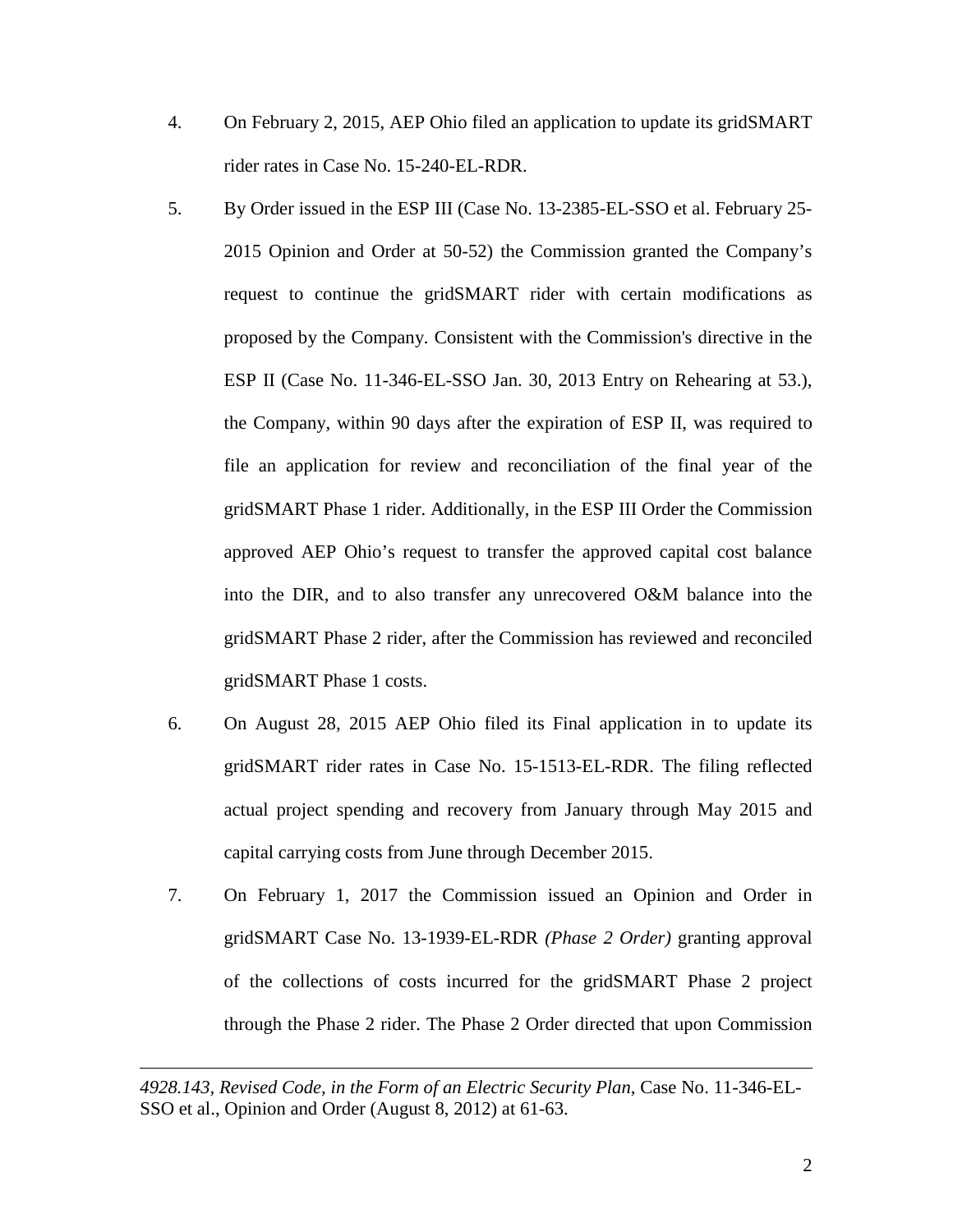approval of the gridSMART Phase 2 Stipulation, the Company will move the approved Phase 1 assets to the DIR and file for any unrecovered O&M expenses in a gridSMART Phase 2 rider application.

- 8. On April 19, 2017 the Commission issued a Finding and Order in Case Nos. 15-240-EL-RDR and 15-1513-EL-RDR *(Phase 1 Order)*. The Order modified and approved actual gridSMART Phase 1 O&M through May of 2015, and Capital through December 2015. The new rates commenced on April 28, 2017.
- 9. On April 28, 2017 the Company submitted its gridSMART Phase 2 rider updated application for the first quarter 2017. In accordance with the Phase 2 Order the Company moved the approved Phase 1 assets to the DIR as of April 1, 2017. The table below outlines the Phase 1 changes made as a result of the Phase 1 and Phase 2 orders:

| <b>Phase 1 Order- Compliance</b>                  | Phase 2 Order-1 <sup>st</sup> Quarter 2017<br><b>Update</b>         |  |  |  |  |  |  |  |  |
|---------------------------------------------------|---------------------------------------------------------------------|--|--|--|--|--|--|--|--|
| • O&M through May 2015                            | 2015<br>Ongoing O&M June<br>through March 2017                      |  |  |  |  |  |  |  |  |
| Capital Carrying Charges<br>through December 2015 | Capital Carrying Charges from<br>January 2016 through March<br>2017 |  |  |  |  |  |  |  |  |
| • Rider Collection through<br>December 2015       | Rider Collections January 2016<br>through March 2017                |  |  |  |  |  |  |  |  |

10. The new rates became effective on Cycle 1 June 2017.On July 28, 2017 the Company submitted its gridSMART Phase 2 rider updated application for the second quarter 2017. The new rates became effective on Cycle 1 September 2017.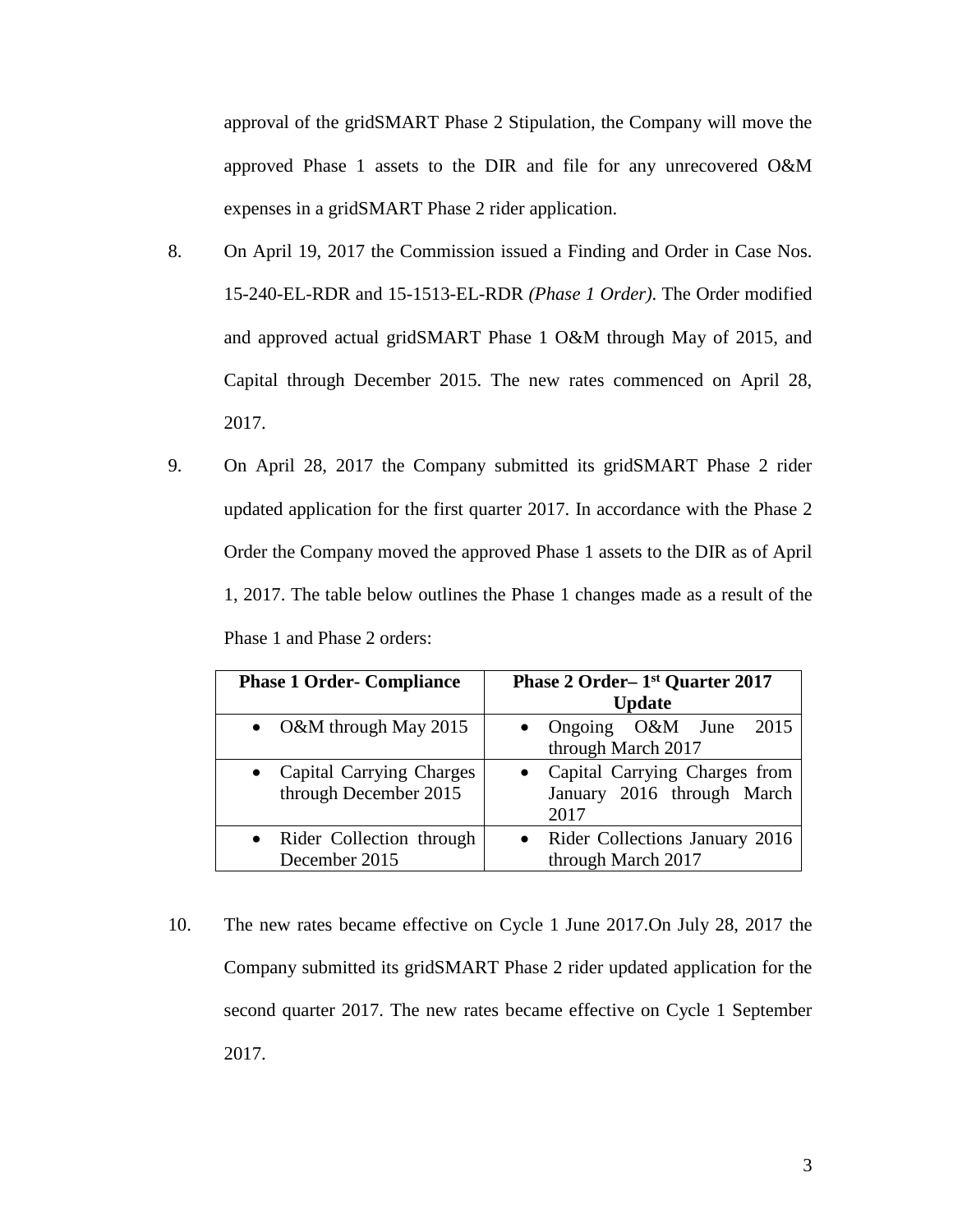- 11. On October 26, 2017 the Company submitted its gridSMART Phase 2 rider updated application for the third quarter 2017. The new rates became effective on Cycle 1 December 2017.
- 12. On January 29, 2018 the Company submitted its gridSMART Phase 2 rider updated application for the fourth quarter 2017. The new rates became effective on Cycle 1 March 2018.
- 13. The Company hereby submits its gridSMART Phase 2 rider application updated for the first quarter 2018. Attachment 1 reflects the actual Phase 2 O&M spending and Capital Carrying Charges from January through March 2018. The update includes the Capital Carrying Charges related to the movement of twenty-two thousand additional AMI meters to Phase 2 as Ordered in the Phase 2 Order (at Page 14), and the allocation between the Residential and Non-Residential classes as Ordered in the Global Settlement (Case No. 10-2929-EL-RDR et.al). The filing does not adjust the rider revenue from the first quarter because the first quarter update only included O&M and Capital Carrying Charges transferred from Phase 1 that were calculated to be passed back over a one-year period commencing Cycle 1 June 2017. The Company will make the adjustment at the end of the one-year period. Workpaper 1 outlines the current status of Rider Revenue Collections from the 1st Quarter filing. Workpapers 2 and 3 detail the calculation of carrying charges for Phase 2 Capital Spending and the additional twenty-two thousand meters mentioned above. Further as required by the Phase 2 Order (at Page 13, Par 34). Attachment 1 includes a \$400,000 quarterly Operational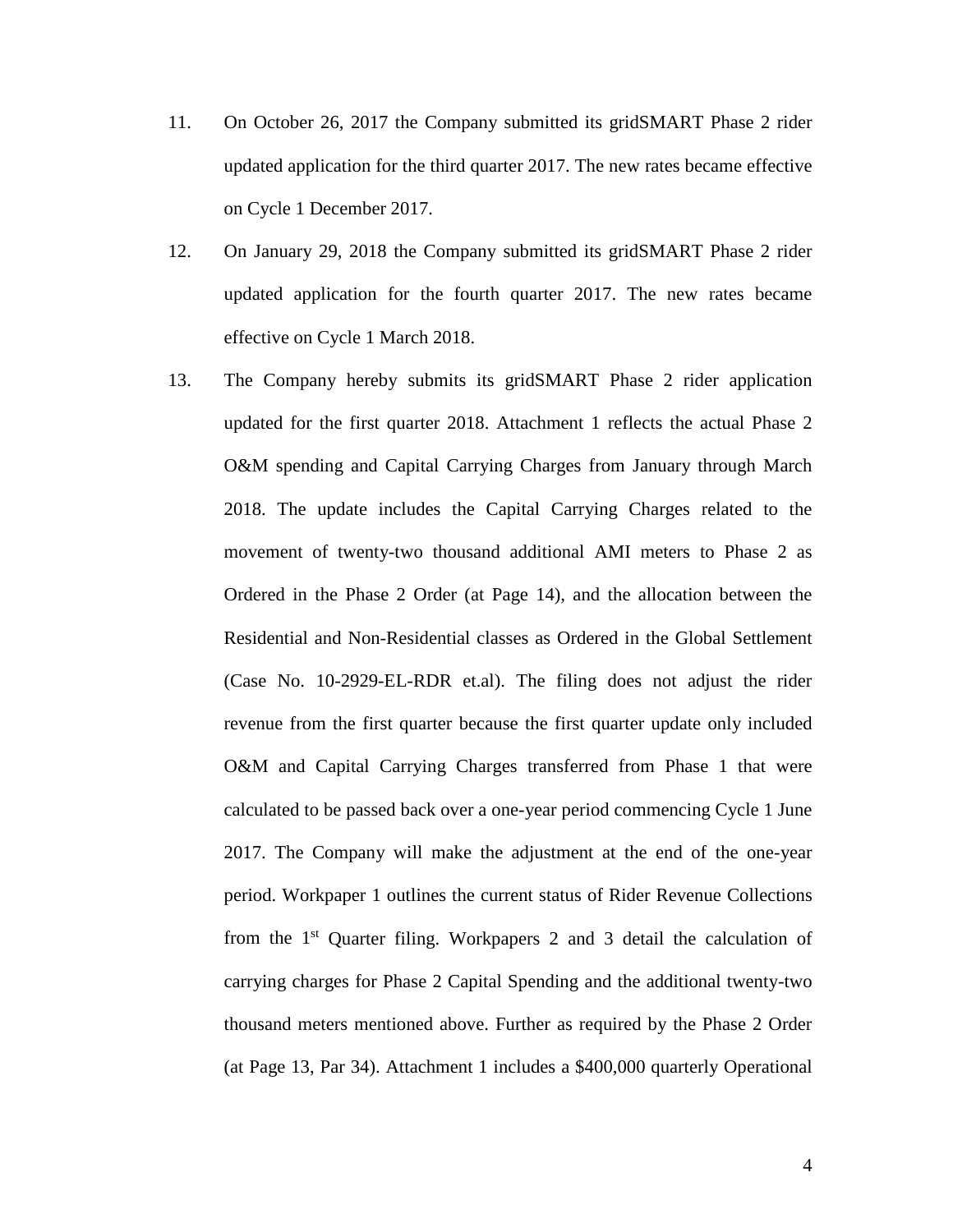Savings Credit that commenced with January 28, 2018  $4<sup>th</sup>$  Quarter 2017 filing Attached as Attachment 2 are revised tariff sheets 485-1 and 485-1D, reflecting the revised gridSMART Phase 2 Rider rates. The Company will continue to provide a quarterly credit of \$400,000 until such time that the audit can occur for operational savings. To date, the Request For Proposal (RFP) process has not yet been initiated. The Company will continue providing quarterly status reports in Case No. 18-0192-EL-UNC based on the quarterly credit approved in the Stipulation and provide additional updates on the RFP process and audit time table.

- 14. The Phase 2 Order also required quarterly filings with automatic approval 30 days after the filing unless otherwise determined by the Commission. Therefore, absent Commission intervention the Company requests the rate from this filing be effective Cycle 1June 2018.
- 15. Because the authority to make this filing stems from the Commission's directives in the ESP II and III proceedings, AEP Ohio does not believe a hearing in this matter is necessary.
- 16. AEP Ohio's gridSMART rider has been previously approved as just and reasonable and is authorized as part of its ESP. Therefore, AEP Ohio respectfully requests that the Commission approve this application.

Respectfully submitted,

*/s/ Steven T. Nourse\_\_\_\_\_\_\_\_\_\_*

Steven T. Nourse American Electric Power Service Corporation 1 Riverside Plaza, 29th Floor Columbus, Ohio 43215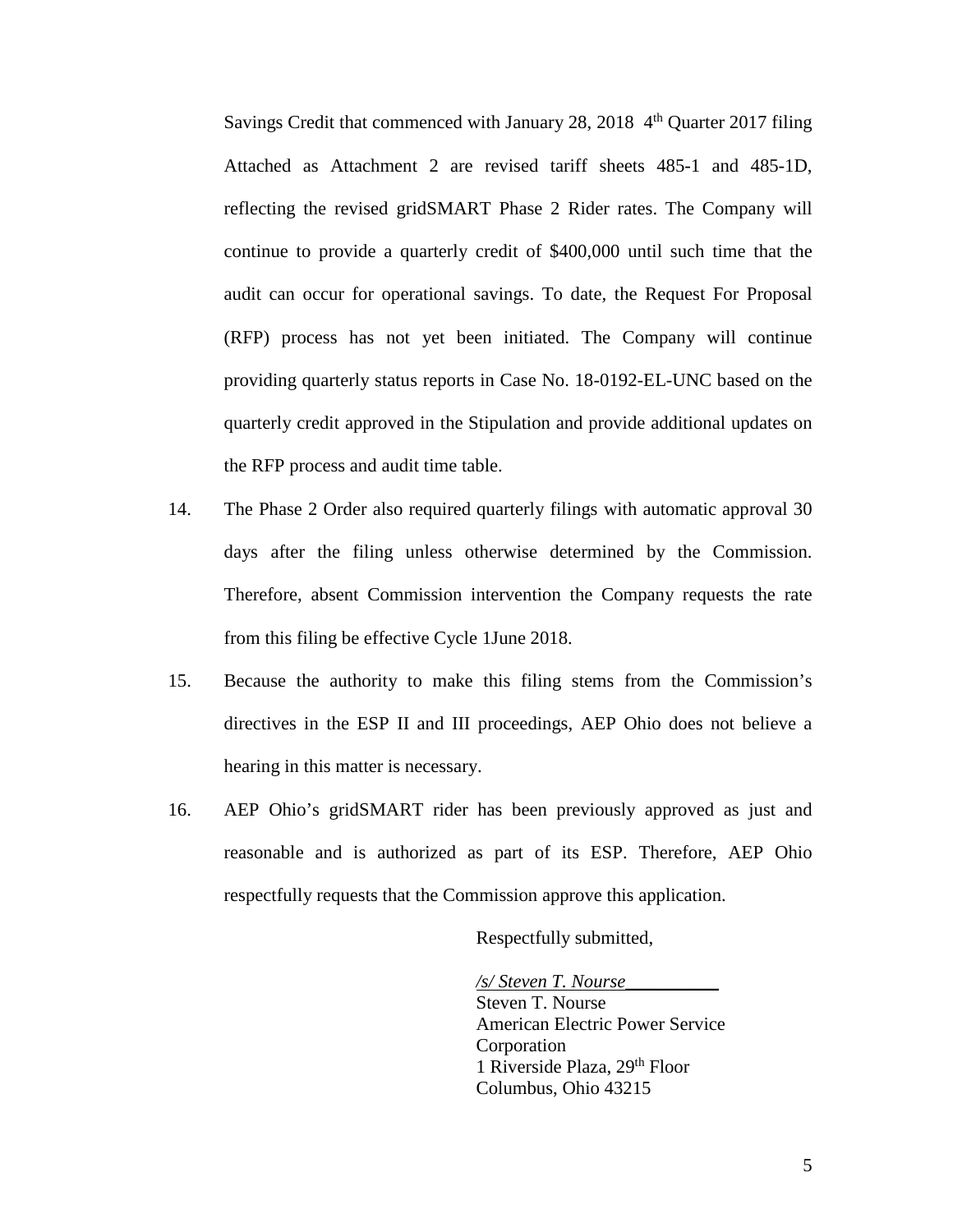Telephone: (614) 716-1608 Facsimile: (614) 716-2950 Email: [stnourse@aep.com](mailto:stnourse@aep.com)

Counsel for Ohio Power Company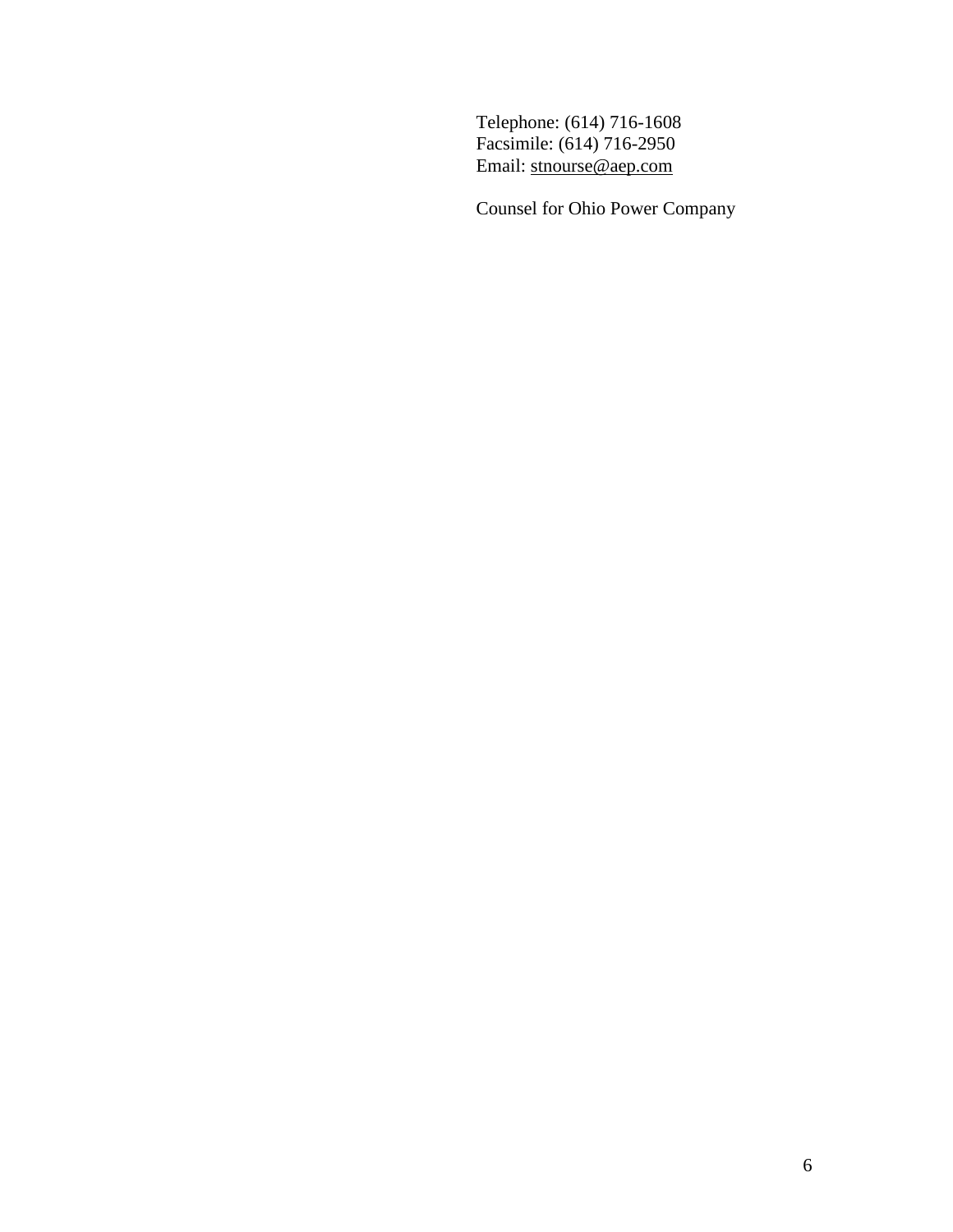# Ohio Power Company gridSMART Phase 21st Quarter 2018 True-up

| Line<br>No. | gridSMART<br>Incremental Investment                                                                           |                       | Actual<br>gridSMART Spending                   |                                                                  | Annual Carrying Charge                                         |                      | gridSMART<br>Revenue Requirement         |                                  |  |
|-------------|---------------------------------------------------------------------------------------------------------------|-----------------------|------------------------------------------------|------------------------------------------------------------------|----------------------------------------------------------------|----------------------|------------------------------------------|----------------------------------|--|
| 2<br>3      | Jan 2018 - Mar 2018:<br>Phase 2: O&M (AMI, VVO, DACR)<br>Total                                                | \$<br>$\overline{\$}$ | 2,382,771<br>2,382,771                         |                                                                  |                                                                |                      | $\frac{\$}{}$<br>$\overline{\mathbf{s}}$ | 2,382,771<br>2,382,771           |  |
|             | Phase 2: Incremental Investment Jan 2018 - Mar 2018                                                           |                       | gridSMART Spending                             |                                                                  | Annual Carrying Charge                                         |                      |                                          | gridSMART<br>Revenue Requirement |  |
| 4<br>5<br>6 | Capital - 15 Year Life- AMI<br>Capital - 30 Year Life - VVO<br>Capital - 30 Year Life - DACR<br>Misc. Capital |                       |                                                | \$<br>\$<br>\$                                                   | 1,164,083                                                      |                      | \$<br>\$<br>\$                           | 1,164,083                        |  |
| 8           | <b>Total Capital</b>                                                                                          |                       |                                                |                                                                  |                                                                |                      | \$                                       | 1,164,083                        |  |
| 9           |                                                                                                               |                       |                                                | Total                                                            |                                                                |                      | \$                                       | 3,546,854                        |  |
| 10          |                                                                                                               |                       |                                                | Tax Gross Up Rate                                                |                                                                |                      |                                          | 100.881%                         |  |
| 11          |                                                                                                               |                       |                                                | Revenue Requirement                                              |                                                                |                      | \$                                       | 3,578,101                        |  |
| 12          |                                                                                                               |                       |                                                | <b>Operational Savings Credit</b>                                |                                                                |                      | \$                                       | (400,000)                        |  |
| 13          |                                                                                                               |                       |                                                |                                                                  | (Over)/Under Recovery for 3rd Q                                |                      | \$                                       | 388,651                          |  |
| 14          |                                                                                                               |                       |                                                | Final Phase I Under Recovery                                     |                                                                |                      | \$                                       | 81,738                           |  |
| 15          |                                                                                                               |                       |                                                | <b>Total Revenue Requirement</b>                                 |                                                                |                      | \$                                       | 3,648,490                        |  |
| 16<br>17    | <b>Residential Allocation</b><br>Non-Res Base Allocation                                                      |                       | 45%<br>55%                                     |                                                                  | Residential Revenue Requirement<br>Non-Res Revenue Requirement |                      | \$<br>\$                                 | 1,641,820<br>2,006,669           |  |
|             |                                                                                                               |                       | 1st Quarter 2018 Filing - Quarterly Collection |                                                                  |                                                                | 2017                 |                                          |                                  |  |
| 18<br>19    |                                                                                                               |                       |                                                | <b>Residential Customers</b><br><b>Non-Residential Customers</b> |                                                                | 1,282,558<br>190,212 | \$<br>\$                                 | 0.43<br>3.52                     |  |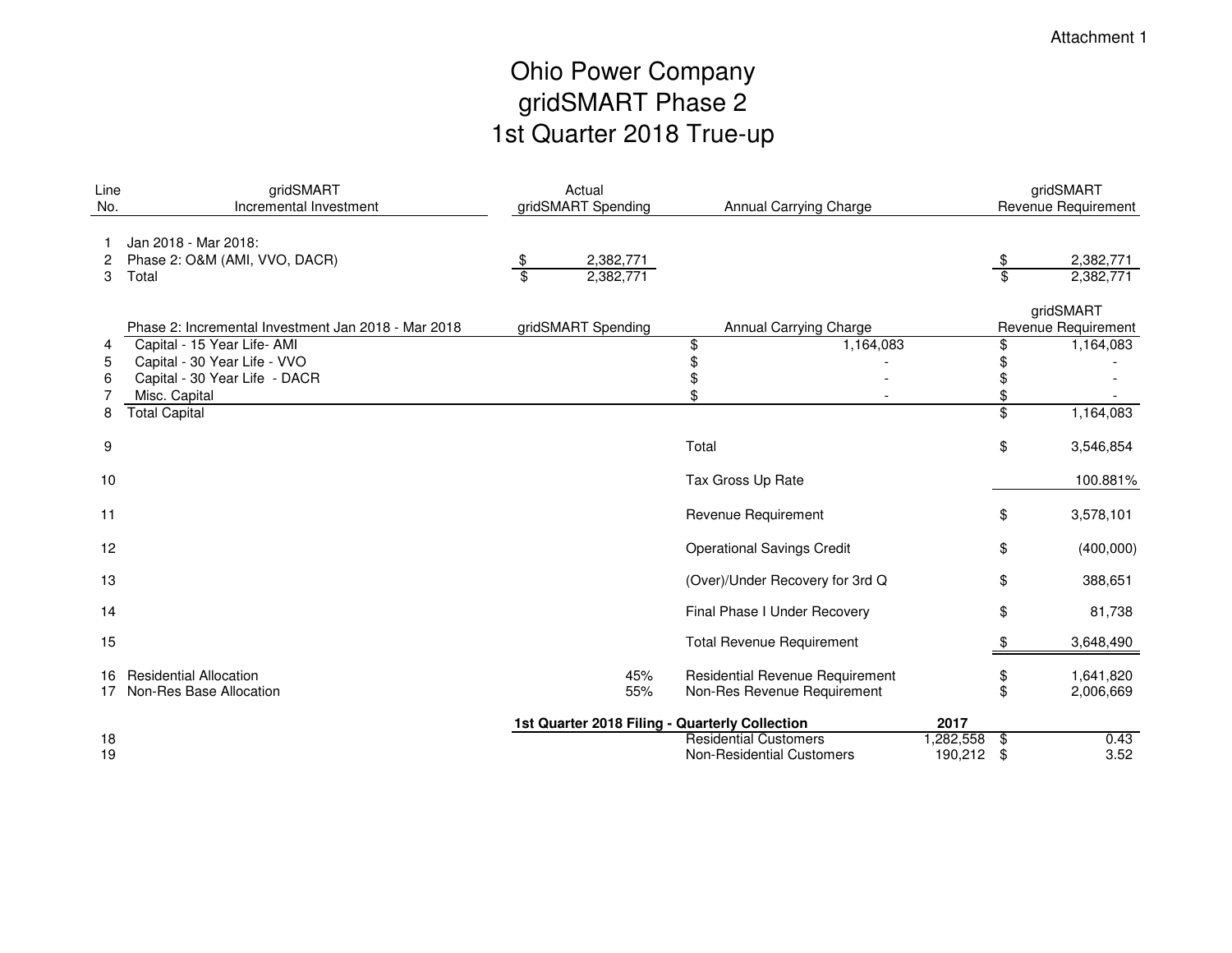$\mathsf{t}$ th Revised Sheet No. 485-1 Cancels 3  $\frac{4}{4}$ <sup>th</sup> Revised Sheet No. 485-1

#### P.U.C.O. NO. 20

#### gridSMART PHASE 2 RIDER

Effective with the first billing cycle of March-June 2018, all customer bills subject to the provisions of this Rider, including any bills rendered under special contract, shall be adjusted by the monthly gridSMART Phase 2 charge. This rider shall be adjusted periodically to recover amounts authorized by the Commission. This Rider is subject to reconciliation, including, but not limited to, refunds to customers, based upon the impact to the carrying charge rate recovered through this Rider of changes in Federal corporate income taxes due to the Tax Cuts and Jobs Act of 2017 or based upon the results of audits ordered by the Commission in accordance with the February 1, 2017 Opinion and Order in Case No. 13-1939-EL-RDR.

Residential Customers (\$0.35)\$0.43

Non-Residential \$0.16\$3.52

Filed pursuant to Order dated February 1, 2017 in Case No. 13-2385-EL-SSO

Issued: <del>February 23April 30</del>, 2018 **Exercía Eliterature: Cycle 1 March June** 2018

Issued by Julia Sloat, President AEP Ohio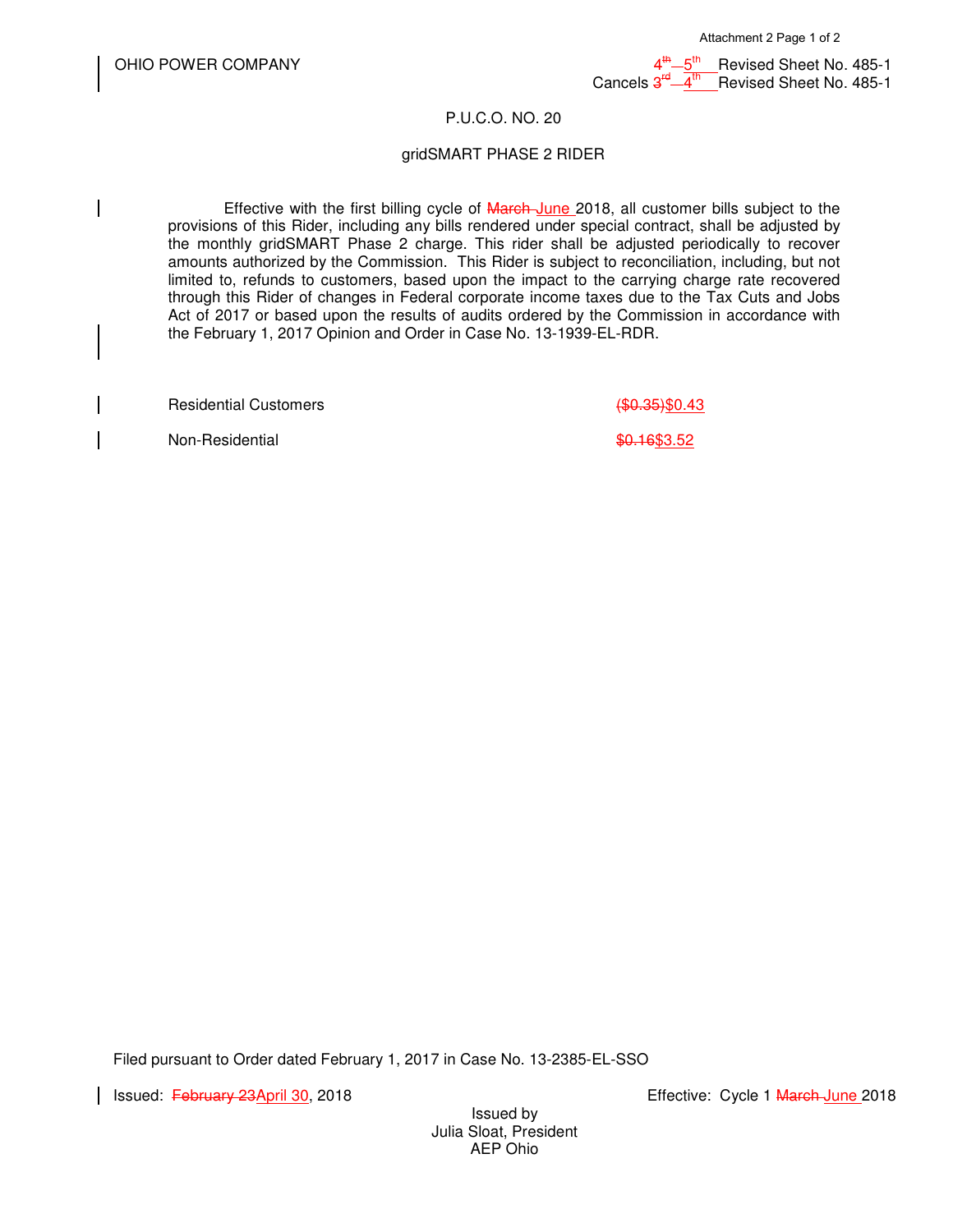$\frac{th}{10}$  5<sup>th</sup> Revised Sheet No. 485-1D Cancels 3  $\frac{r}{4}$ th Revised Sheet No. 485-1D

#### P.U.C.O. NO. 20

#### OAD – gridSMART PHASE 2 RIDER (Open Access Distribution – gridSMART Phase 2 Rider)

Effective with the first billing cycle of March June 2018, all customer bills subject to the provisions of this Rider, including any bills rendered under special contract, shall be adjusted by the monthly gridSMART Phase 2 charge. This rider shall be adjusted periodically to recover amounts authorized by the Commission. This Rider is subject to reconciliation, including, but not limited to, refunds to customers, based upon the impact to the carrying charge rate recovered through this Rider of changes in Federal corporate income taxes due to the Tax Cuts and Jobs Act of 2017 or based upon the results of audits ordered by the Commission in accordance with the February 1, 2017 Opinion and Order in Case No. 13-1939-EL-RDR.

Residential Customers (\$0.35)\$0.43

Non-Residential  $\text{\$0.16\$3.52}$ 

Filed pursuant to Order dated February 1, 2017 in Case No. 13-2385-EL-SSO

Issued: February 23April 30, 2018 **Exercía Eliterature: Cycle 1 March June** 2018

Issued by Julia Sloat, President AEP Ohio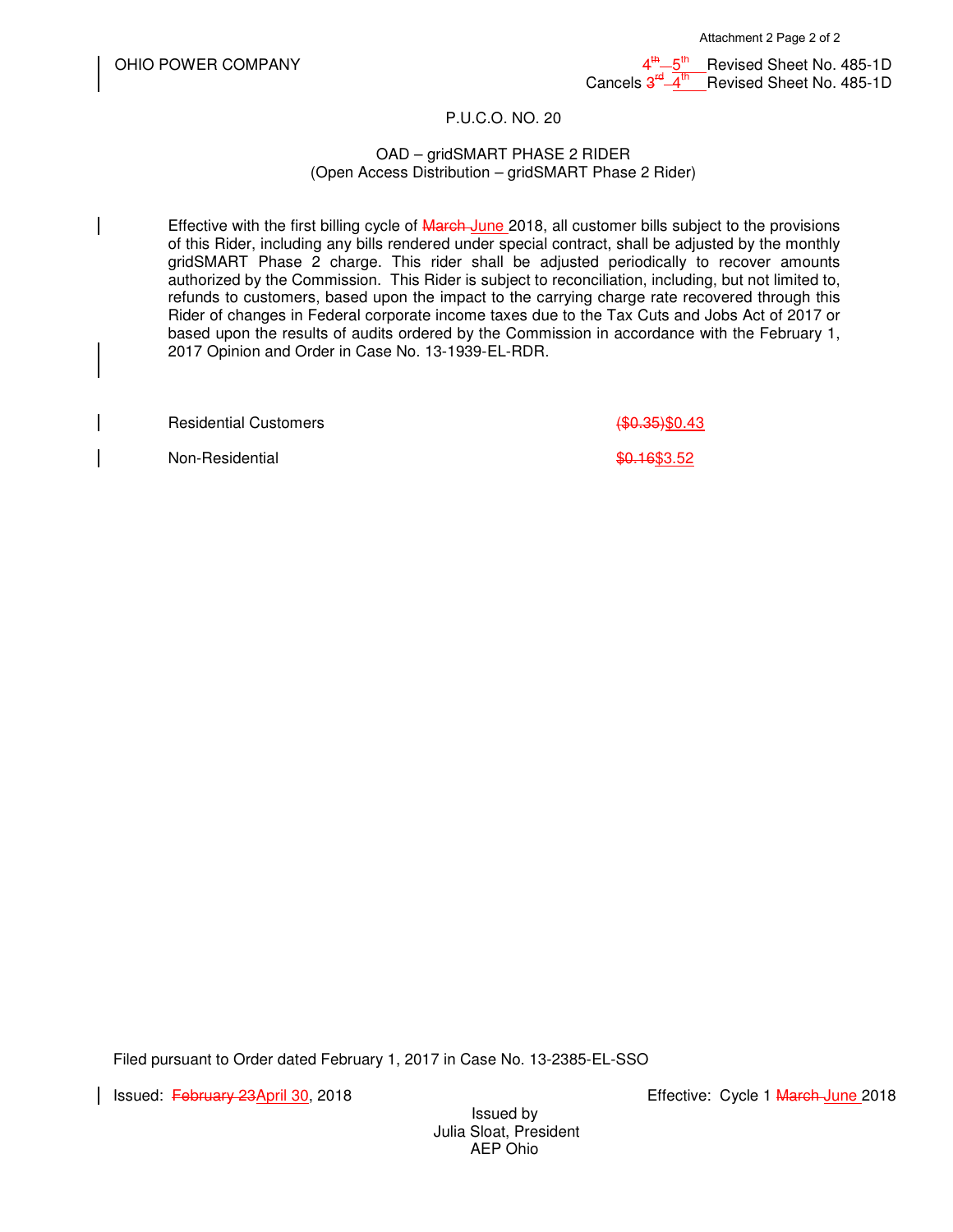# **Calculation of net Annual Rider Revenue Pass Back from June 2017 - March 2018**

Workpaper 1

| Case No. 17-1156-EL-RDR<br>1st Quarter True-up |                                    |          | <b>Monthly</b><br>Rate | <b>Customer</b><br><b>Bills</b> | Actual<br><b>Rider Revenue</b>                              | Annual<br>Revenue<br>Requirement                           | Over / (Under)<br><b>Collection</b>                |
|------------------------------------------------|------------------------------------|----------|------------------------|---------------------------------|-------------------------------------------------------------|------------------------------------------------------------|----------------------------------------------------|
| Attachment 1<br>Attachment 1<br>Total          | Res Customers<br>Non-Res Customers | \$<br>\$ | 0.14<br>1.12           | 12,855,637<br>1,895,086         | \$1,799,789.19<br>\$2,122,496.07<br>\$3,922,285.26          | \$2,085,660.01<br>\$2,549,140.01<br>\$4,634,800.02         | (\$285,870.82)<br>(\$426,643.94)<br>(\$712,514.76) |
| Attachment 2<br>Attachment 2<br>Total          | Res Customers<br>Non-Res Customers | \$<br>\$ | (0.77)<br>(3.25)       | 12,855,637<br>1,895,086         | (\$9,898,840.56)<br>(\$6,159,028.77)<br>(\$16.057.869.33)   | (\$11,851,905.83)<br>(\$7,388,952.93)<br>(\$19,240,858.76) | \$1,953,065.27<br>\$1,229,924.16<br>\$3,182,989.43 |
| Total<br>Total<br>Total                        | Res Customers<br>Non-Res Customers | \$<br>\$ | (0.63)<br>(2.13)       | 12,855,637<br>1,895,086         | (\$8,099,051.37)<br>(\$4,036,532.70)<br>(\$12, 135, 584.07) | (\$9,766,245.82)<br>(\$4,839,812.92)<br>(\$14,606,058.74)  | \$1,667,194.45<br>\$803,280.22<br>\$2,470,474.67   |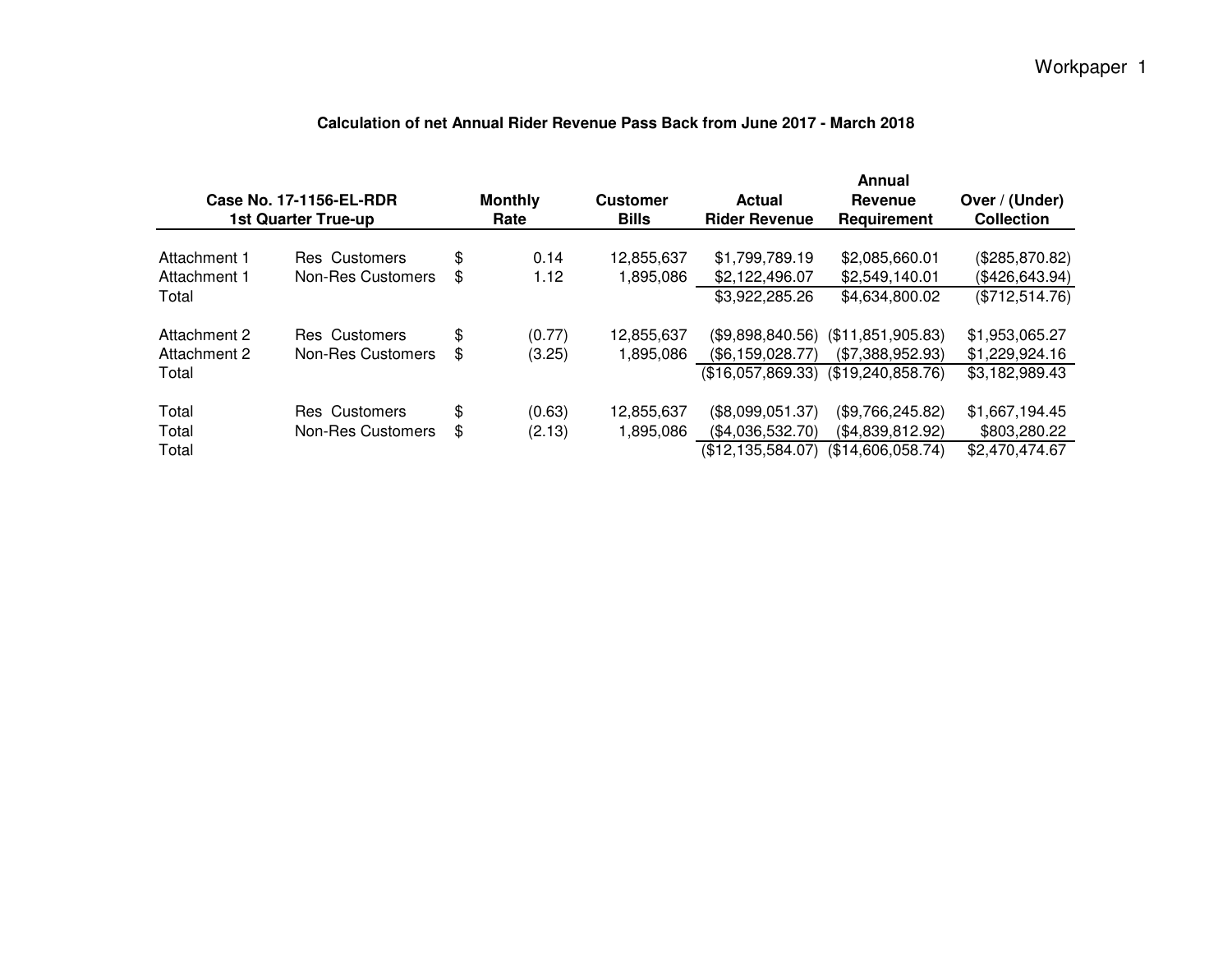Workpaper 2 Page 1 of 4

|                          | gridSMART Phase 2 NBV<br><b>Depreciation Tables</b> |                                |                                  | <b>AMI Meters - In Service</b> |                              |                              |                        |                          |                          |                        |                              |
|--------------------------|-----------------------------------------------------|--------------------------------|----------------------------------|--------------------------------|------------------------------|------------------------------|------------------------|--------------------------|--------------------------|------------------------|------------------------------|
| Asset Value<br>Year Life |                                                     |                                |                                  | 15                             |                              |                              |                        |                          |                          |                        |                              |
| Monthly Rate             |                                                     | Gross                          |                                  | 0.683%                         |                              |                              |                        |                          |                          |                        |                              |
|                          |                                                     | Capital<br>Expenditure         | Cumulative                       |                                | Depreciation                 | Accumulated                  | Annual<br>Depreciation | Return<br>Carrying       | Depreciation<br>Carrying | Property<br>Carrying   | Annual<br>Carrying           |
| 2017                     | January                                             | (booked cost)                  | Gross Plant                      | Net Plant                      | Reserve                      | Depreciation                 | Expense                | Charge Rate              | Charge Rate              | Charge                 | Charge                       |
|                          | February<br>March                                   |                                |                                  |                                |                              |                              |                        |                          |                          |                        |                              |
|                          | April                                               | \$1,239.87                     | 1,239.87                         | 1,222.50                       | \$17.37                      | 17.37                        |                        | 10.74                    | 8.47                     | 3.11                   | 22.32                        |
|                          | May<br>June                                         | \$7,516.82<br>\$10,080,135.63  | 8,756.69<br>10,088,892.32        | 8,602.31<br>9,874,832.46       | \$137.01<br>\$213,905.48     | 154.38<br>214,059.86         |                        | 75.56<br>86,733.95       | 59.84<br>68,940.76       | 21.86<br>25,098.53     | 179.58<br>180,952.82         |
|                          | July<br>August                                      | \$2,211,179.74<br>\$259,949.42 | 12,300,072.06<br>12,560,021.48   | 11,994,094.24<br>12,200,908.86 | \$91,917.96<br>\$53,134.80   | 305,977.82<br>359,112.62     |                        | 105,348.13<br>107,164.65 | 84,050.49<br>85,826.81   | 30,484.99<br>31,010.64 | 400,836.43<br>624,838.53     |
|                          | September                                           | \$3,421,407.38                 | 15,981,428.86                    | 15,464,887.66                  | \$157,428.58                 | 516,541.20                   |                        | 135,833.26               | 109,206.43               | 39,306.59              | 909,184.82                   |
|                          | October<br>November                                 | \$2,147,085.70<br>\$620,648.36 | 18,128,514.56<br>18,749,162.92   | 17,474,240.70<br>18,001,015.63 | \$137,732.66<br>\$93,873.43  | 654,273.86<br>748,147.29     |                        | 153,482.08<br>158,108.92 | 123,878.18<br>128,119.28 | 44,413.70<br>45,752.58 | 1,230,958.78<br>1,562,939.56 |
|                          | December                                            | \$1,094,915.04                 | 19,844,077.96                    | 18,975,442.74                  | \$120,487.93                 | 868,635.22                   | \$868,635.22           | 146,901.55               | 135,601.20               | 48,229.25              | 1,893,671.56                 |
| 2018                     | January<br>February                                 | \$195,189.23<br>\$135,871.15   | 20,039,267.19<br>20, 175, 138.34 | 19,017,621.71<br>18,997,019.45 | \$153,010.26<br>\$156,473.41 | 1,021,645.48<br>1,178,118.89 |                        | 147,228.09<br>147,068.59 | 136,934.99<br>137,863.45 | 48,336.46<br>48,284.09 | 332,499.54<br>665,715.66     |
|                          | March<br>April                                      |                                |                                  |                                |                              |                              |                        |                          |                          |                        |                              |
|                          | May                                                 |                                |                                  |                                |                              |                              |                        |                          |                          |                        |                              |
|                          | June<br>July                                        |                                |                                  |                                |                              |                              |                        |                          |                          |                        |                              |
|                          | August                                              |                                |                                  |                                |                              |                              |                        |                          |                          |                        |                              |
|                          | September<br>October                                |                                |                                  |                                |                              |                              |                        |                          |                          |                        |                              |
|                          | November<br>December                                |                                |                                  |                                |                              |                              | \$309,483.67           |                          |                          |                        | $\sim$                       |
| 2019                     | January                                             |                                |                                  |                                |                              |                              |                        |                          |                          |                        |                              |
|                          | February<br>March                                   |                                |                                  |                                |                              |                              |                        |                          |                          |                        |                              |
|                          | April                                               |                                |                                  |                                |                              |                              |                        |                          |                          |                        |                              |
|                          | May<br>June                                         |                                |                                  |                                |                              |                              |                        |                          |                          |                        |                              |
|                          | July                                                |                                |                                  |                                |                              |                              |                        |                          |                          |                        |                              |
|                          | August<br>September                                 |                                |                                  |                                |                              |                              |                        |                          |                          |                        |                              |
|                          | October<br>November                                 |                                |                                  |                                |                              |                              |                        |                          |                          |                        |                              |
|                          | December                                            |                                |                                  |                                |                              |                              |                        |                          |                          |                        |                              |
| 2020                     | January<br>February                                 |                                |                                  |                                |                              |                              |                        |                          |                          |                        |                              |
|                          | March                                               |                                |                                  |                                |                              |                              |                        |                          |                          |                        |                              |
|                          | April<br>May                                        |                                |                                  |                                |                              |                              |                        |                          |                          |                        |                              |
|                          | June<br>July                                        |                                |                                  |                                |                              |                              |                        |                          |                          |                        |                              |
|                          | August                                              |                                |                                  |                                |                              |                              |                        |                          |                          |                        |                              |
|                          | September<br>October                                |                                |                                  |                                |                              |                              |                        |                          |                          |                        |                              |
|                          | November                                            | ×                              |                                  |                                |                              |                              |                        |                          |                          |                        |                              |
| 2021                     | December<br>January                                 | ×                              | ÷.                               |                                |                              |                              |                        |                          |                          |                        |                              |
|                          | February<br>March                                   |                                |                                  |                                |                              |                              |                        |                          |                          |                        |                              |
|                          | April                                               |                                |                                  |                                |                              |                              |                        |                          |                          |                        |                              |
|                          | May<br>June                                         |                                |                                  |                                |                              |                              |                        |                          |                          |                        |                              |
|                          | July                                                |                                |                                  |                                |                              |                              |                        |                          |                          |                        |                              |
|                          | August<br>September                                 |                                |                                  |                                |                              |                              |                        |                          |                          |                        |                              |
|                          | October<br>November                                 |                                |                                  |                                |                              |                              |                        |                          |                          |                        |                              |
|                          | December                                            |                                |                                  |                                |                              |                              |                        |                          |                          |                        |                              |
| 2022                     | January<br>February                                 |                                |                                  |                                |                              |                              |                        |                          |                          |                        |                              |
|                          | March<br>April                                      |                                |                                  |                                |                              |                              |                        |                          |                          |                        |                              |
|                          | May                                                 |                                |                                  |                                |                              |                              |                        |                          |                          |                        |                              |
|                          | June<br>July                                        |                                |                                  |                                |                              |                              |                        |                          |                          |                        |                              |
|                          | August                                              |                                |                                  |                                |                              |                              |                        |                          |                          |                        |                              |
|                          | September<br>October                                |                                |                                  |                                |                              |                              |                        |                          |                          |                        |                              |
|                          | November<br>December                                |                                |                                  |                                |                              |                              |                        |                          |                          |                        |                              |
| 2023                     | January                                             |                                |                                  |                                |                              |                              |                        |                          |                          |                        |                              |
|                          | February<br>March                                   |                                |                                  |                                |                              |                              |                        |                          |                          |                        |                              |
|                          | April                                               |                                |                                  |                                |                              |                              |                        |                          |                          |                        |                              |
|                          | May<br>June                                         |                                |                                  |                                |                              |                              |                        |                          |                          |                        |                              |
|                          | July                                                |                                |                                  |                                |                              |                              |                        |                          |                          |                        |                              |
|                          | August<br>September                                 |                                |                                  |                                |                              |                              |                        |                          |                          |                        |                              |
|                          | October<br>November                                 |                                |                                  |                                |                              |                              |                        |                          |                          |                        |                              |
|                          | December                                            |                                |                                  |                                |                              |                              |                        |                          |                          |                        |                              |
| 2024                     | January                                             |                                |                                  |                                |                              |                              |                        |                          |                          |                        |                              |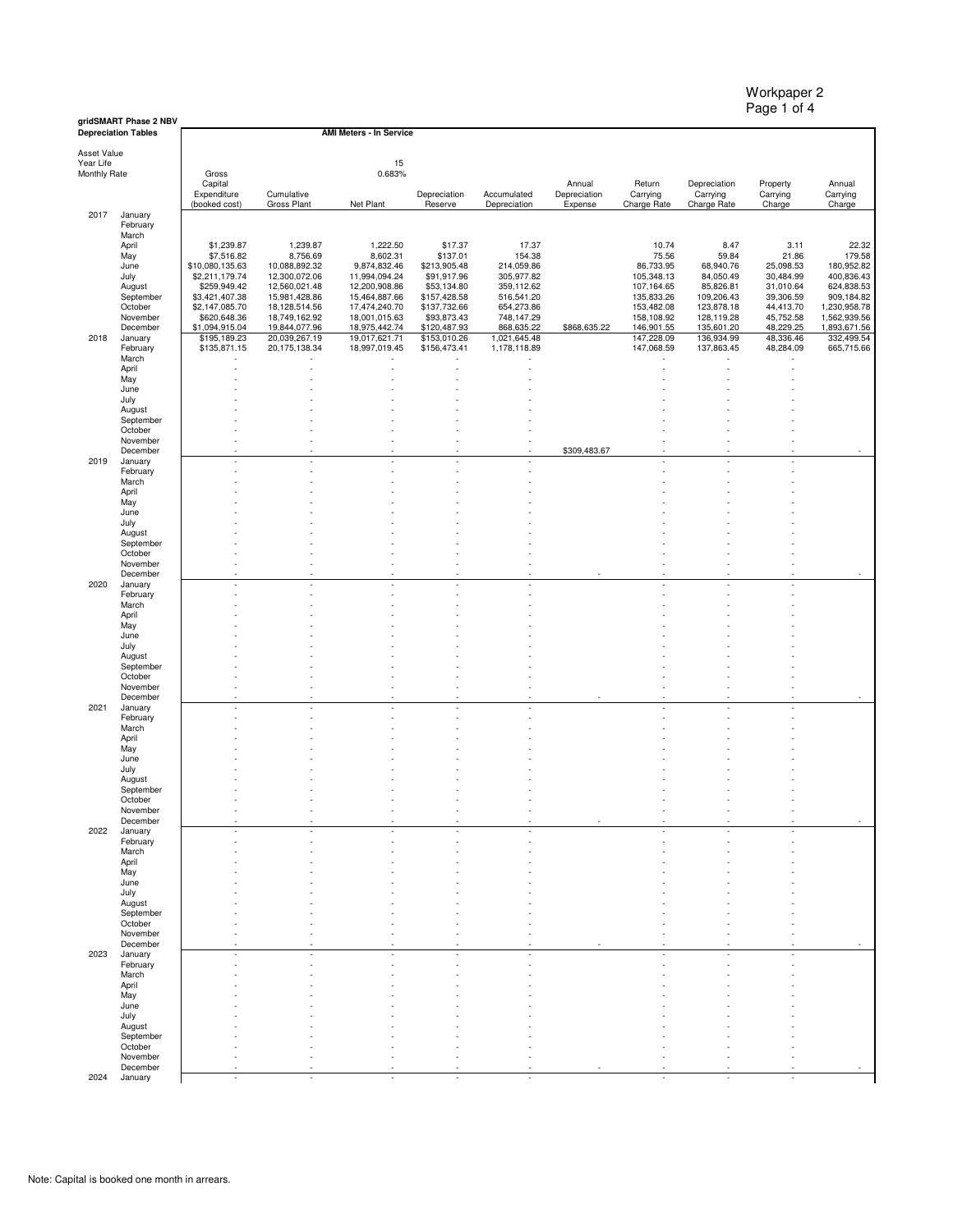Workpaper 2 Page 2 of 4

#### **gridSMART Phase 2 NBV**

|              | <b>Depreciation Tables</b> |                  |                  | Volt Var (VVO) - In Service |                  |                  |                          |                  |                  |                  |                  |
|--------------|----------------------------|------------------|------------------|-----------------------------|------------------|------------------|--------------------------|------------------|------------------|------------------|------------------|
| Asset Value  |                            |                  |                  |                             |                  |                  |                          |                  |                  |                  |                  |
| Year Life    |                            |                  |                  | 30                          |                  |                  |                          |                  |                  |                  |                  |
| Monthly Rate |                            |                  |                  | 0.242%                      |                  |                  |                          |                  |                  |                  |                  |
|              |                            | Gross            |                  |                             |                  |                  | Annual                   | Return           | Depreciation     | Property         | Annual           |
|              |                            | Capital          | Cumulative       |                             |                  | Accumulated      | Depreciation             | Carrying         | Carrying         | Carrying         | Carrying         |
| 2017         |                            | Expenditure      | Gross Plant      | Net Book Value              | Depreciation     | Depreciation     | Expense                  | Charge Rate      | Charge Rate      | Charge           | Charge           |
|              | January<br>February        |                  |                  |                             |                  |                  |                          |                  |                  |                  |                  |
|              | March                      |                  |                  |                             |                  |                  |                          |                  |                  |                  |                  |
|              | April                      | \$0.00           | \$0.00           | \$0.00                      | \$0.00           | \$0.00           |                          | \$0.00           | \$0.00           | \$0.00           | \$0.00           |
|              | May                        | \$0.00           | \$0.00           | \$0.00                      | \$0.00           | \$0.00           |                          | \$0.00           | \$0.00           | \$0.00           | \$0.00           |
|              | June                       | \$0.00           | \$0.00           | \$0.00                      | \$0.00           | \$0.00           |                          | \$0.00           | \$0.00           | \$0.00           | \$0.00           |
|              | July                       | \$0.00           | \$0.00           | \$0.00                      | \$0.00           | \$0.00           |                          | \$0.00           | \$0.00           | \$0.00           | \$0.00           |
|              | August                     | \$0.00           | \$0.00           | \$0.00                      | \$0.00           | \$0.00           |                          | \$0.00           | \$0.00           | \$0.00           | \$0.00           |
|              | September                  | \$0.00           | \$0.00           | \$0.00                      | \$0.00           | \$0.00           |                          | \$0.00           | \$0.00           | \$0.00           | \$0.00           |
|              | October                    | \$0.00           | \$0.00           | \$0.00                      | \$0.00           | \$0.00           |                          | \$0.00           | \$0.00           | \$0.00           | \$0.00           |
|              | November                   | \$0.00           | \$0.00<br>\$0.00 | \$0.00                      | \$0.00           | \$0.00<br>\$0.00 |                          | \$0.00<br>\$0.00 | \$0.00<br>\$0.00 | \$0.00           | \$0.00           |
| 2018         | December<br>January        | \$0.00<br>\$0.00 | \$0.00           | \$0.00<br>\$0.00            | \$0.00<br>\$0.00 | \$0.00           | \$0.00                   | \$0.00           | \$0.00           | \$0.00<br>\$0.00 | \$0.00<br>\$0.00 |
|              | February                   | \$0.00           | \$0.00           | \$0.00                      | \$0.00           | \$0.00           |                          | \$0.00           | \$0.00           | \$0.00           | \$0.00           |
|              | March                      |                  |                  |                             |                  |                  |                          |                  | ٠                |                  |                  |
|              | April                      |                  |                  |                             |                  |                  |                          |                  |                  |                  |                  |
|              | May                        |                  |                  |                             |                  |                  |                          |                  |                  |                  |                  |
|              | June                       |                  |                  |                             |                  |                  |                          |                  |                  |                  |                  |
|              | July                       |                  |                  |                             |                  |                  |                          |                  |                  |                  |                  |
|              | August                     |                  |                  |                             |                  |                  |                          |                  |                  |                  |                  |
|              | September                  |                  |                  |                             |                  |                  |                          |                  |                  |                  |                  |
|              | October                    |                  |                  |                             |                  |                  |                          |                  |                  |                  |                  |
|              | November                   |                  | ×                | ×                           |                  |                  |                          |                  |                  |                  |                  |
| 2019         | December<br>January        |                  | ٠                | ×                           |                  |                  | \$0.00                   | ä,               |                  |                  |                  |
|              | February                   |                  |                  |                             |                  |                  |                          |                  |                  |                  |                  |
|              | March                      |                  |                  |                             |                  |                  |                          |                  |                  |                  |                  |
|              | April                      |                  |                  |                             |                  |                  |                          |                  |                  |                  |                  |
|              | May                        |                  |                  |                             |                  |                  |                          |                  |                  |                  |                  |
|              | June                       |                  |                  |                             |                  |                  |                          |                  |                  |                  |                  |
|              | July                       |                  |                  |                             |                  |                  |                          |                  |                  |                  |                  |
|              | August                     |                  |                  |                             |                  |                  |                          |                  |                  |                  |                  |
|              | September                  |                  |                  |                             |                  |                  |                          |                  |                  |                  |                  |
|              | October                    |                  |                  |                             |                  |                  |                          |                  |                  |                  |                  |
|              | November                   |                  |                  |                             |                  |                  |                          |                  |                  |                  |                  |
|              | December                   | $\sim$           |                  | ×<br>×,                     |                  |                  | $\overline{\phantom{a}}$ | ×,               | ×                |                  |                  |
| 2020         | January<br>February        |                  | ٠                | ×                           |                  |                  |                          |                  |                  |                  |                  |
|              | March                      |                  |                  |                             |                  |                  |                          |                  |                  |                  |                  |
|              | April                      |                  |                  |                             |                  |                  |                          |                  |                  |                  |                  |
|              | May                        |                  |                  |                             |                  |                  |                          |                  |                  |                  |                  |
|              | June                       |                  |                  |                             |                  |                  |                          |                  |                  |                  |                  |
|              | July                       |                  |                  |                             |                  |                  |                          |                  |                  |                  |                  |
|              | August                     |                  |                  |                             |                  |                  |                          |                  |                  |                  |                  |
|              | September                  |                  |                  |                             |                  |                  |                          |                  |                  |                  |                  |
|              | October                    |                  |                  |                             |                  |                  |                          |                  |                  |                  |                  |
|              | November                   |                  |                  |                             |                  |                  |                          |                  |                  |                  |                  |
|              | December                   |                  |                  |                             |                  |                  |                          |                  |                  |                  |                  |
| 2021         | January<br>February        |                  |                  |                             |                  |                  |                          |                  |                  |                  |                  |
|              | March                      |                  |                  |                             |                  |                  |                          |                  |                  |                  |                  |
|              | April                      |                  |                  |                             |                  |                  |                          |                  |                  |                  |                  |
|              | May                        |                  |                  |                             |                  |                  |                          |                  |                  |                  |                  |
|              | June                       |                  |                  |                             |                  |                  |                          |                  |                  |                  |                  |
|              | July                       |                  |                  |                             |                  |                  |                          |                  |                  |                  |                  |
|              | August                     |                  |                  |                             |                  |                  |                          |                  |                  |                  |                  |
|              | September                  |                  |                  |                             |                  |                  |                          |                  |                  |                  |                  |
|              | October                    |                  |                  |                             |                  |                  |                          |                  |                  |                  |                  |
|              | November                   |                  |                  |                             |                  |                  |                          |                  |                  |                  |                  |
|              | December                   |                  |                  |                             |                  |                  |                          |                  |                  |                  |                  |
| 2022         | January                    |                  |                  |                             |                  |                  |                          |                  |                  |                  |                  |
|              | February<br>March          |                  |                  |                             |                  |                  |                          |                  |                  |                  |                  |
|              | April                      |                  |                  |                             |                  |                  |                          |                  |                  |                  |                  |
|              | May                        |                  |                  |                             |                  |                  |                          |                  |                  |                  |                  |
|              | June                       |                  |                  |                             |                  |                  |                          |                  |                  |                  |                  |
|              | July                       |                  |                  |                             |                  |                  |                          |                  |                  |                  |                  |
|              | August                     |                  |                  |                             |                  |                  |                          |                  |                  |                  |                  |
|              | September                  |                  |                  |                             |                  |                  |                          |                  |                  |                  |                  |
|              | October                    |                  |                  |                             |                  |                  |                          |                  |                  |                  |                  |
|              | November                   |                  |                  |                             |                  |                  |                          |                  |                  |                  |                  |
|              | December                   |                  |                  |                             |                  |                  |                          |                  |                  |                  |                  |
| 2023         | January                    | $\sim$           | ×.               | $\sim$                      | ×.               |                  |                          | ×.               | ×                | ٠                |                  |
|              | February                   | ÷,               |                  | ä,                          |                  |                  |                          |                  |                  |                  |                  |
|              | March                      |                  |                  |                             |                  |                  |                          |                  |                  |                  |                  |
|              | April<br>May               |                  |                  |                             |                  |                  |                          |                  |                  |                  |                  |
|              | June                       |                  |                  |                             |                  |                  |                          |                  |                  |                  |                  |
|              | July                       |                  |                  |                             |                  |                  |                          |                  |                  |                  |                  |
|              | August                     |                  |                  |                             |                  |                  |                          |                  |                  |                  |                  |
|              | September                  |                  |                  |                             |                  |                  |                          |                  |                  |                  |                  |
|              | October                    |                  |                  |                             |                  |                  |                          |                  |                  |                  |                  |
|              | November                   |                  |                  |                             |                  |                  |                          |                  |                  |                  |                  |
|              | December                   |                  |                  |                             |                  |                  |                          |                  |                  |                  |                  |
| 2024         | January                    | $\sim$           | ٠                | ×.                          | $\sim$           |                  |                          | ٠                |                  | ٠                |                  |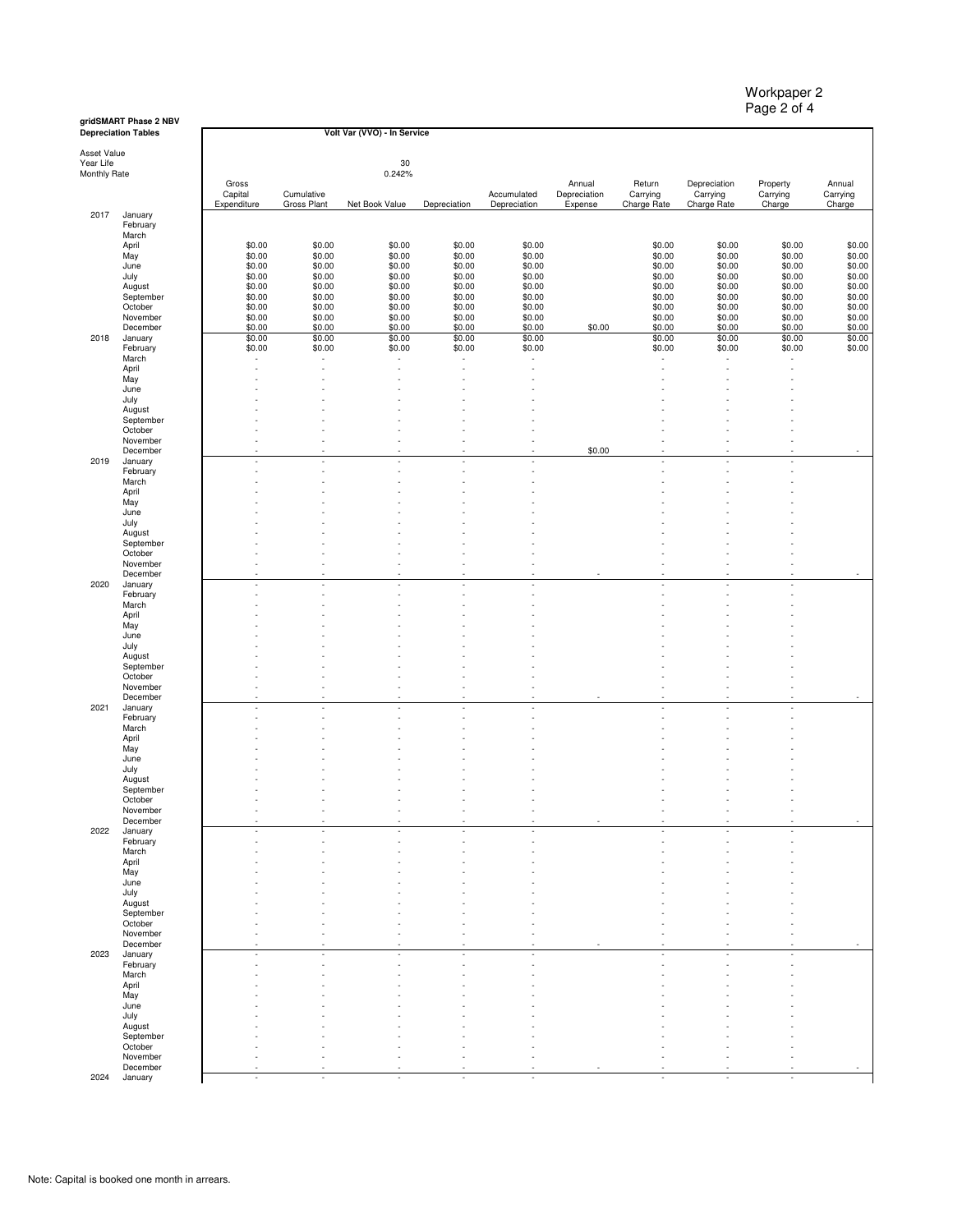| Workpaper 2 |  |
|-------------|--|
| Page 3 of 4 |  |

**gridSMART Phase 2 NBV Depreciation Tables**

|              | <b>Depreciation Tables</b> |                  |                          | Distribution Automation - In Service |                  |                          |              |                  |                  |                          |                  |
|--------------|----------------------------|------------------|--------------------------|--------------------------------------|------------------|--------------------------|--------------|------------------|------------------|--------------------------|------------------|
| Asset Value  |                            |                  |                          |                                      |                  |                          |              |                  |                  |                          |                  |
| Year Life    |                            |                  |                          | 30                                   |                  |                          |              |                  |                  |                          |                  |
| Monthly Rate |                            | Gross            |                          | 0.242%                               |                  |                          | Annual       | Return           | Depreciation     | Property                 | Annual           |
|              |                            | Capital          | Cumulative               |                                      |                  | Accumulated              | Depreciation | Carrying         | Carrying         | Carrying                 | Carrying         |
|              |                            | Expenditure      | Gross Plant              | Net Book Value                       | Depreciation     | Depreciation             | Expense      | Charge Rate      | Charge Rate      | Charge                   | Charge           |
| 2017         | January<br>February        |                  |                          |                                      |                  |                          |              |                  |                  |                          |                  |
|              | March                      |                  |                          |                                      |                  |                          |              |                  |                  |                          |                  |
|              | April                      | \$0.00           | \$0.00                   | \$0.00                               | \$0.00           | \$0.00                   |              | \$0.00           | \$0.00           | \$0.00                   | \$0.00           |
|              | May                        | \$0.00           | \$0.00                   | \$0.00                               | \$0.00           | \$0.00                   |              | \$0.00           | \$0.00           | \$0.00                   | \$0.00           |
|              | June                       | \$0.00<br>\$0.00 | \$0.00<br>\$0.00         | \$0.00<br>\$0.00                     | \$0.00<br>\$0.00 | \$0.00<br>\$0.00         |              | \$0.00<br>\$0.00 | \$0.00<br>\$0.00 | \$0.00<br>\$0.00         | \$0.00<br>\$0.00 |
|              | July<br>August             | \$0.00           | \$0.00                   | \$0.00                               | \$0.00           | \$0.00                   |              | \$0.00           | \$0.00           | \$0.00                   | \$0.00           |
|              | September                  | \$0.00           | \$0.00                   | \$0.00                               | \$0.00           | \$0.00                   |              | \$0.00           | \$0.00           | \$0.00                   | \$0.00           |
|              | October                    | \$0.00           | \$0.00                   | \$0.00                               | \$0.00           | \$0.00                   |              | \$0.00           | \$0.00           | \$0.00                   | \$0.00           |
|              | November                   | \$0.00           | \$0.00                   | \$0.00                               | \$0.00           | \$0.00                   |              | \$0.00           | \$0.00           | \$0.00                   | \$0.00           |
| 2018         | December<br>January        | \$0.00<br>\$0.00 | \$0.00<br>\$0.00         | \$0.00<br>\$0.00                     | \$0.00<br>\$0.00 | \$0.00<br>\$0.00         | \$0.00       | \$0.00<br>\$0.00 | \$0.00<br>\$0.00 | \$0.00<br>\$0.00         | \$0.00<br>\$0.00 |
|              | February                   | \$0.00           | \$0.00                   | \$0.00                               | \$0.00           | \$0.00                   |              | \$0.00           | \$0.00           | \$0.00                   | \$0.00           |
|              | March                      | ä,               |                          |                                      |                  |                          |              |                  |                  |                          |                  |
|              | April                      |                  |                          |                                      |                  |                          |              |                  |                  |                          |                  |
|              | May                        |                  |                          |                                      |                  |                          |              |                  |                  |                          |                  |
|              | June<br>July               |                  |                          |                                      |                  |                          |              |                  |                  |                          |                  |
|              | August                     |                  |                          |                                      |                  |                          |              |                  |                  |                          |                  |
|              | September                  |                  |                          |                                      |                  |                          |              |                  |                  |                          |                  |
|              | October                    |                  |                          |                                      |                  |                          |              |                  |                  |                          |                  |
|              | November<br>December       |                  | ٠<br>×                   | ä,<br>×,                             | ٠<br>÷           |                          | \$0.00       | ÷.               | ٠<br>×           |                          |                  |
| 2019         | January                    |                  |                          |                                      |                  |                          |              |                  |                  |                          |                  |
|              | February                   |                  |                          |                                      |                  |                          |              |                  |                  |                          |                  |
|              | March                      |                  |                          |                                      |                  |                          |              |                  |                  |                          |                  |
|              | April                      |                  |                          |                                      |                  |                          |              |                  |                  |                          |                  |
|              | May<br>June                |                  |                          |                                      |                  |                          |              |                  |                  |                          |                  |
|              | July                       |                  |                          |                                      |                  |                          |              |                  |                  |                          |                  |
|              | August                     |                  |                          |                                      |                  |                          |              |                  |                  |                          |                  |
|              | September                  |                  |                          |                                      |                  |                          |              |                  |                  |                          |                  |
|              | October                    |                  |                          |                                      |                  |                          |              |                  |                  |                          |                  |
|              | November<br>December       | ä,               | ٠                        | ٠                                    | ٠                |                          | ٠            | ٠                | ٠                |                          | ×.               |
| 2020         | January                    |                  | ×                        | i,                                   |                  |                          |              |                  |                  |                          |                  |
|              | February                   |                  | ٠                        | ä,                                   | ä,               |                          |              | ٠                | ×                |                          |                  |
|              | March                      |                  |                          |                                      |                  |                          |              |                  |                  |                          |                  |
|              | April<br>May               |                  |                          |                                      |                  |                          |              |                  |                  |                          |                  |
|              | June                       |                  |                          |                                      |                  |                          |              |                  |                  |                          |                  |
|              | July                       |                  |                          |                                      |                  |                          |              |                  |                  |                          |                  |
|              | August                     |                  |                          |                                      |                  |                          |              |                  |                  |                          |                  |
|              | September                  |                  |                          |                                      |                  |                          |              |                  |                  |                          |                  |
|              | October<br>November        |                  |                          |                                      |                  |                          |              | ä,               | Ĭ.               |                          |                  |
|              | December                   |                  |                          |                                      |                  |                          |              | ÷.               |                  |                          |                  |
| 2021         | January                    |                  | ٠                        | ×,                                   |                  |                          |              |                  |                  |                          |                  |
|              | February                   |                  |                          |                                      |                  |                          |              |                  |                  |                          |                  |
|              | March<br>April             |                  |                          |                                      |                  |                          |              |                  |                  |                          |                  |
|              | May                        |                  |                          |                                      |                  |                          |              |                  |                  |                          |                  |
|              | June                       |                  |                          |                                      |                  |                          |              |                  |                  |                          |                  |
|              | July                       |                  |                          |                                      |                  |                          |              |                  |                  |                          |                  |
|              | August                     |                  |                          |                                      |                  |                          |              |                  |                  |                          |                  |
|              | September<br>October       |                  |                          |                                      |                  |                          |              |                  |                  |                          |                  |
|              | November                   |                  |                          |                                      |                  |                          |              |                  |                  |                          |                  |
|              | December                   |                  |                          |                                      |                  |                          |              |                  |                  |                          |                  |
| 2022         | January                    |                  |                          |                                      |                  |                          |              |                  |                  |                          |                  |
|              | February<br>March          |                  |                          |                                      |                  |                          |              |                  |                  |                          |                  |
|              | April                      |                  |                          |                                      |                  |                          |              |                  |                  |                          |                  |
|              | May                        |                  |                          |                                      |                  |                          |              |                  |                  |                          |                  |
|              | June                       |                  |                          |                                      |                  |                          |              |                  |                  |                          |                  |
|              | July                       |                  |                          |                                      |                  |                          |              |                  |                  |                          |                  |
|              | August<br>September        |                  |                          |                                      |                  |                          |              |                  |                  |                          |                  |
|              | October                    |                  |                          |                                      |                  |                          |              |                  |                  |                          |                  |
|              | November                   |                  |                          |                                      |                  |                          |              |                  |                  |                          |                  |
|              | December                   |                  |                          |                                      |                  |                          |              |                  |                  |                          |                  |
| 2023         | January<br>February        | ×.               | $\overline{\phantom{a}}$ | $\overline{\phantom{a}}$             | ٠                | $\overline{a}$           |              | ÷.               | ×.               | ×.                       |                  |
|              | March                      |                  |                          |                                      |                  |                          |              |                  |                  |                          |                  |
|              | April                      |                  |                          |                                      |                  |                          |              |                  |                  |                          |                  |
|              | May                        |                  |                          |                                      |                  |                          |              |                  |                  |                          |                  |
|              | June                       |                  |                          |                                      |                  |                          |              |                  |                  |                          |                  |
|              | July<br>August             |                  |                          |                                      |                  |                          |              |                  |                  |                          |                  |
|              | September                  |                  |                          |                                      |                  |                          |              |                  |                  |                          |                  |
|              | October                    |                  |                          |                                      |                  |                          |              |                  |                  |                          |                  |
|              | November                   |                  |                          |                                      |                  |                          |              |                  |                  |                          |                  |
|              | December                   | $\sim$           | ×.                       | ×                                    | $\sim$           | $\overline{\phantom{a}}$ |              |                  | $\epsilon$       | $\overline{\phantom{a}}$ |                  |
| 2024         | January                    |                  |                          |                                      |                  |                          |              | ٠                |                  |                          |                  |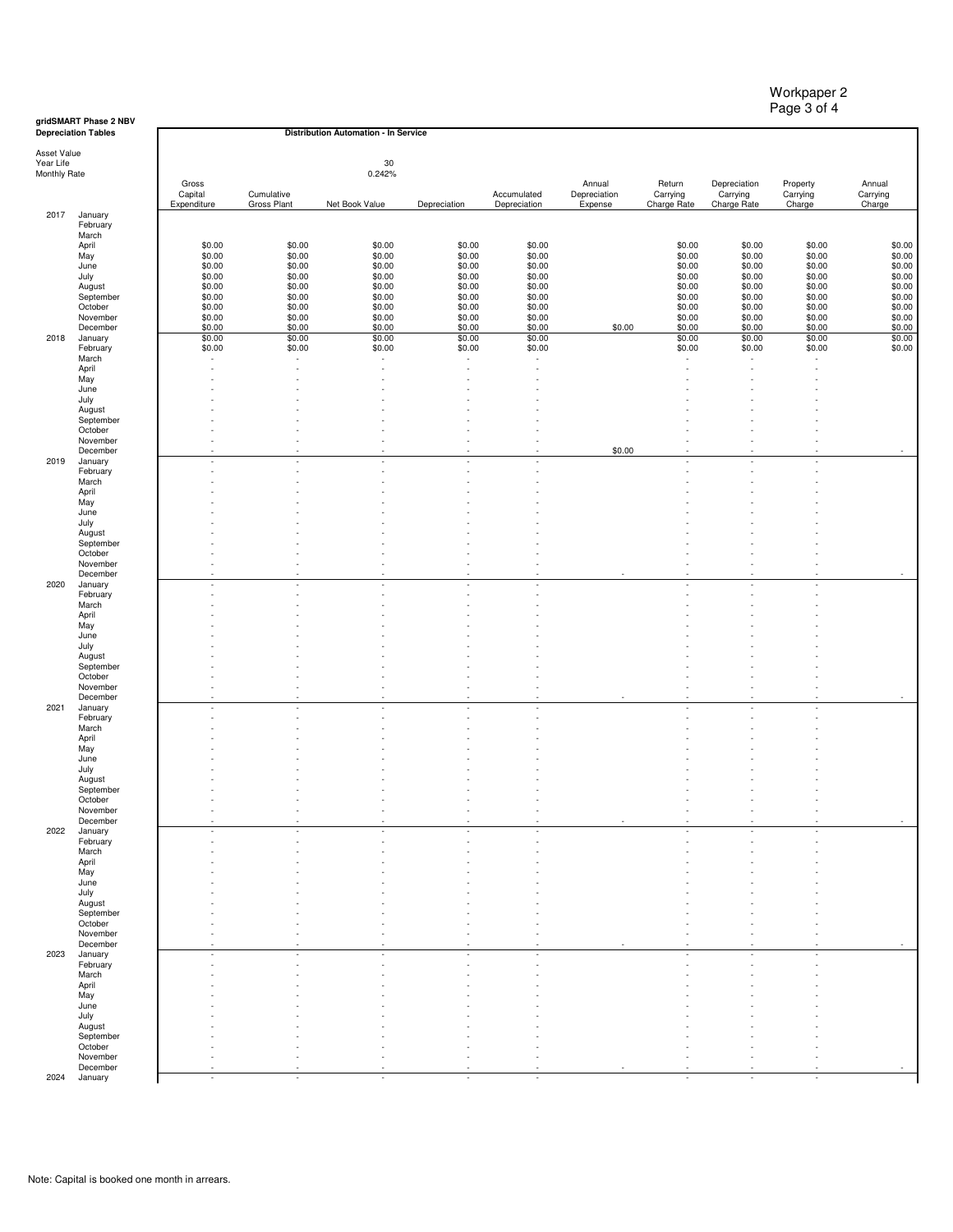**gridSMART Phase 2 NBV Depreciation Tables**

 $\overline{1}$ 

Asset Value Year Life Monthly Rate

| <b>MONTHLY HATE</b> |  |
|---------------------|--|
|                     |  |

2017

2018

2019

2020

2021

2022

2023

| tion Tables          |                  |                  | Misc. Capital - Capitalized Software |                  |                  |              |                  |                  |                  |                  |
|----------------------|------------------|------------------|--------------------------------------|------------------|------------------|--------------|------------------|------------------|------------------|------------------|
|                      |                  |                  |                                      |                  |                  |              |                  |                  |                  |                  |
| ue                   |                  |                  | 5                                    |                  |                  |              |                  |                  |                  |                  |
| late                 |                  |                  | 1.667%                               |                  |                  |              |                  |                  |                  |                  |
|                      | Gross            |                  |                                      |                  |                  | Annual       | Return           | Depreciation     | Property         | Annual           |
|                      | Capital          | Cumulative       |                                      |                  | Accumulated      | Depreciation | Carrying         | Carrying         | Carrying         | Carrying         |
| January              | Expenditure      | Gross Plant      | Net Plant                            | Depreciation     | Depreciation     | Expense      | Charge Rate      | Charge Rate      | Charge           | Charge           |
| February             |                  |                  |                                      |                  |                  |              |                  |                  |                  |                  |
| March                |                  |                  |                                      |                  |                  |              |                  |                  |                  |                  |
| April                | \$0.00           | \$0.00           | \$0.00                               | \$0.00           | \$0.00           |              | \$0.00           | \$0.00           | \$0.00           | \$0.00           |
| May                  | \$0.00           | \$0.00           | \$0.00                               | \$0.00           | \$0.00           |              | \$0.00           | \$0.00           | \$0.00           | \$0.00           |
| June<br>July         | \$0.00<br>\$0.00 | \$0.00<br>\$0.00 | \$0.00<br>\$0.00                     | \$0.00<br>\$0.00 | \$0.00<br>\$0.00 |              | \$0.00<br>\$0.00 | \$0.00<br>\$0.00 | \$0.00<br>\$0.00 | \$0.00<br>\$0.00 |
| August               | \$0.00           | \$0.00           | \$0.00                               | \$0.00           | \$0.00           |              | \$0.00           | \$0.00           | \$0.00           | \$0.00           |
| September            | \$0.00           | \$0.00           | \$0.00                               | \$0.00           | \$0.00           |              | \$0.00           | \$0.00           | \$0.00           | \$0.00           |
| October              | \$0.00           | \$0.00           | \$0.00                               | \$0.00           | \$0.00           |              | \$0.00           | \$0.00           | \$0.00           | \$0.00           |
| November             | \$0.00           | \$0.00           | \$0.00                               | \$0.00           | \$0.00           |              | \$0.00           | \$0.00           | \$0.00           | \$0.00           |
| December             | \$0.00           | \$0.00           | \$0.00                               | \$0.00           | \$0.00<br>\$0.00 | \$0.00       | \$0.00<br>\$0.00 | \$0.00           | \$0.00           | \$0.00           |
| January<br>February  | \$0.00<br>\$0.00 | \$0.00<br>\$0.00 | \$0.00<br>\$0.00                     | \$0.00<br>\$0.00 | \$0.00           |              | \$0.00           | \$0.00<br>\$0.00 | \$0.00<br>\$0.00 | \$0.00<br>\$0.00 |
| March                |                  |                  |                                      |                  |                  |              |                  |                  |                  |                  |
| April                |                  |                  |                                      |                  |                  |              |                  |                  |                  |                  |
| May                  |                  |                  |                                      |                  |                  |              |                  |                  |                  |                  |
| June                 |                  |                  |                                      |                  |                  |              |                  |                  |                  |                  |
| July<br>August       |                  |                  |                                      |                  |                  |              |                  |                  |                  |                  |
| September            |                  |                  |                                      |                  |                  |              |                  |                  |                  |                  |
| October              |                  |                  |                                      |                  |                  |              |                  |                  |                  |                  |
| November             |                  |                  |                                      |                  |                  |              |                  |                  |                  |                  |
| December             |                  |                  |                                      |                  |                  | \$0.00       |                  |                  |                  |                  |
| January<br>February  |                  |                  |                                      |                  |                  |              |                  |                  |                  |                  |
| March                |                  |                  |                                      |                  |                  |              |                  |                  |                  |                  |
| April                |                  |                  |                                      |                  |                  |              |                  |                  |                  |                  |
| May                  |                  |                  |                                      |                  |                  |              |                  |                  |                  |                  |
| June                 |                  |                  |                                      |                  |                  |              |                  |                  |                  |                  |
| July                 |                  |                  |                                      |                  |                  |              |                  |                  |                  |                  |
| August<br>September  |                  |                  |                                      |                  |                  |              |                  |                  |                  |                  |
| October              |                  |                  |                                      |                  |                  |              |                  |                  |                  |                  |
| November             |                  |                  |                                      |                  |                  |              |                  |                  |                  |                  |
| December             | ×                | ٠                | ×                                    |                  |                  |              |                  |                  |                  |                  |
| January              |                  |                  |                                      |                  |                  |              |                  |                  |                  |                  |
| February<br>March    |                  |                  |                                      |                  |                  |              |                  |                  |                  |                  |
| April                |                  |                  |                                      |                  |                  |              |                  |                  |                  |                  |
| May                  |                  |                  |                                      |                  |                  |              |                  |                  |                  |                  |
| June                 |                  |                  |                                      |                  |                  |              |                  |                  |                  |                  |
| July                 |                  |                  |                                      |                  |                  |              |                  |                  |                  |                  |
| August               |                  |                  |                                      |                  |                  |              |                  |                  |                  |                  |
| September<br>October |                  |                  |                                      |                  |                  |              |                  |                  |                  |                  |
| November             |                  |                  |                                      |                  |                  |              |                  |                  |                  |                  |
| December             |                  |                  |                                      |                  |                  |              |                  |                  |                  |                  |
| January              |                  |                  |                                      |                  |                  |              |                  |                  |                  |                  |
| February             |                  |                  |                                      |                  |                  |              |                  |                  |                  |                  |
| March<br>April       |                  |                  |                                      |                  |                  |              |                  |                  |                  |                  |
| May                  |                  |                  |                                      |                  |                  |              |                  |                  |                  |                  |
| June                 |                  |                  |                                      |                  |                  |              |                  |                  |                  |                  |
| July                 |                  |                  |                                      |                  |                  |              |                  |                  |                  |                  |
| August               |                  |                  |                                      |                  |                  |              |                  |                  |                  |                  |
| September<br>October |                  |                  |                                      |                  |                  |              |                  |                  |                  |                  |
| November             |                  |                  |                                      |                  |                  |              |                  |                  |                  |                  |
| December             |                  |                  |                                      |                  |                  |              |                  |                  |                  |                  |
| January              |                  |                  |                                      |                  |                  |              |                  |                  |                  |                  |
| February             |                  |                  |                                      |                  |                  |              |                  |                  |                  |                  |
| March                |                  |                  |                                      |                  |                  |              |                  |                  |                  |                  |
| April<br>May         |                  |                  |                                      |                  |                  |              |                  |                  |                  |                  |
| June                 |                  |                  |                                      |                  |                  |              |                  |                  |                  |                  |
| July                 |                  |                  |                                      |                  |                  |              |                  |                  |                  |                  |
| August               |                  |                  |                                      |                  |                  |              |                  |                  |                  |                  |
| September            |                  |                  |                                      |                  |                  |              |                  |                  |                  |                  |
| October<br>November  |                  |                  |                                      |                  |                  |              |                  |                  |                  |                  |
| December             |                  |                  |                                      |                  |                  |              |                  |                  |                  |                  |
| January              | ٠                |                  | ×                                    |                  |                  |              | ÷.               |                  |                  |                  |
| February             |                  |                  |                                      |                  |                  |              |                  |                  |                  |                  |
| March                |                  |                  |                                      |                  |                  |              |                  |                  |                  |                  |
| April                |                  |                  |                                      |                  |                  |              |                  |                  |                  |                  |
| May<br>June          |                  |                  |                                      |                  |                  |              |                  |                  |                  |                  |
| July                 |                  |                  |                                      |                  |                  |              |                  |                  |                  |                  |
| August               |                  |                  |                                      |                  |                  |              |                  |                  |                  |                  |
| September            |                  |                  |                                      |                  |                  |              |                  |                  |                  |                  |
| October              |                  |                  |                                      |                  |                  |              |                  |                  |                  |                  |
| November             |                  |                  |                                      |                  |                  |              |                  |                  |                  |                  |
| December             |                  |                  |                                      |                  |                  |              |                  |                  |                  |                  |

November December 2024 January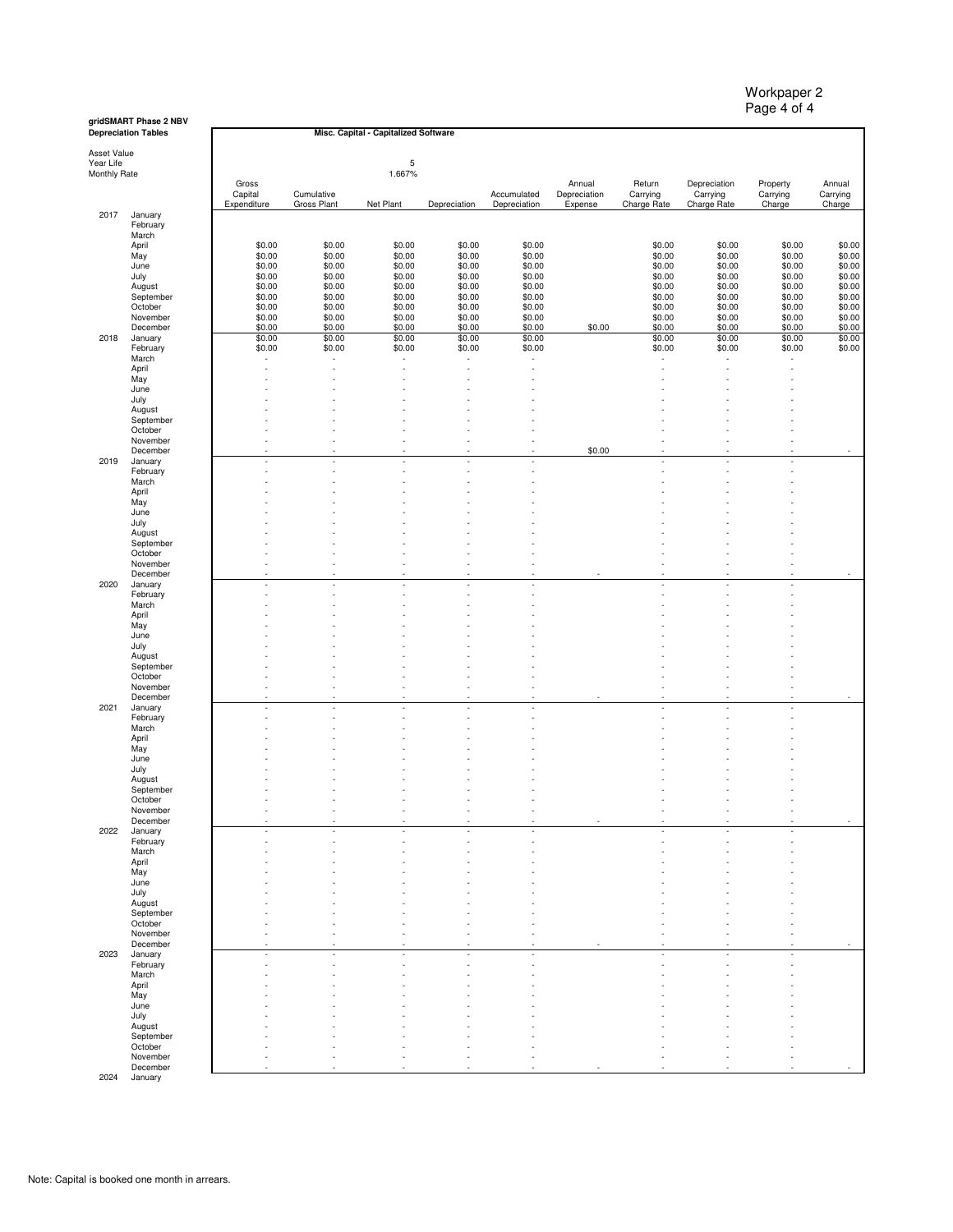|                                          | gridSMART Phase 2 NBV<br><b>Depreciation Tables</b>                             |                                                                                                       |                                                                                                                                             | 22,000 AMI Meters                                                                                                                         |                                                                                                                                 |                                                                                                                                                  |                        |                                                                                                                     |                                                                                                                     |                                                                                                        |                                                                                                                       |
|------------------------------------------|---------------------------------------------------------------------------------|-------------------------------------------------------------------------------------------------------|---------------------------------------------------------------------------------------------------------------------------------------------|-------------------------------------------------------------------------------------------------------------------------------------------|---------------------------------------------------------------------------------------------------------------------------------|--------------------------------------------------------------------------------------------------------------------------------------------------|------------------------|---------------------------------------------------------------------------------------------------------------------|---------------------------------------------------------------------------------------------------------------------|--------------------------------------------------------------------------------------------------------|-----------------------------------------------------------------------------------------------------------------------|
| Asset Value<br>Year Life<br>Monthly Rate |                                                                                 | Gross<br>Capital<br>Expenditure                                                                       | Cumulative                                                                                                                                  | 15<br>0.683%                                                                                                                              | Depreciation                                                                                                                    | Accumulated                                                                                                                                      | Annual<br>Depreciation | Return<br>Carrying                                                                                                  | Depreciation<br>Carrying                                                                                            | Property<br>Carrying                                                                                   | Annual<br>Carrying                                                                                                    |
|                                          | 2017 April<br>May<br>June<br>July<br>August<br>September<br>October<br>November | (booked cost)<br>\$5,967,610.89<br>\$0.00<br>\$0.00<br>\$0.00<br>\$0.00<br>\$0.00<br>\$0.00<br>\$0.00 | Gross Plant<br>5,967,610.89<br>5,967,610.89<br>5,967,610.89<br>5,967,610.89<br>5,967,610.89<br>5,967,610.89<br>5,967,610.89<br>5,967,610.89 | Net Plant<br>1,835,388.46<br>1,794,609.78<br>1,753,831.11<br>1,713,052.44<br>1,672,273.76<br>1,631,495.09<br>1,590,716.41<br>1,549,937.74 | Reserve<br>\$40,778.67<br>\$40,778.67<br>\$40,778.67<br>\$40,778.67<br>\$40,778.67<br>\$40,778.67<br>\$40,778.67<br>\$40,778.67 | Depreciation<br>\$4,132,222.43<br>\$4,173,001.11<br>4,213,779.78<br>4,254,558.45<br>4,295,337.13<br>4,336,115.80<br>4,376,894.48<br>4,417,673.15 | Expense                | Charge Rate<br>16,120.83<br>15,762.66<br>15,404.48<br>15,046.31<br>14,688.14<br>14,329.97<br>13,971.79<br>13,613.62 | Charge Rate<br>40,778.67<br>40,778.67<br>40,778.67<br>40,778.67<br>40,778.67<br>40,778.67<br>40,778.67<br>40,778.67 | Charge<br>4,664.95<br>4,561.30<br>4,457.65<br>4,354.01<br>4,250.36<br>4,146.72<br>4,043.07<br>3,939.43 | Charge<br>61,564.45<br>122,667.08<br>183,307.89<br>243,486.88<br>303,204.06<br>362,459.41<br>421,252.95<br>479,584.67 |
| 2018                                     | December<br>January<br>February<br>March                                        | \$0.00<br>\$0.00<br>\$0.00                                                                            | 5,967,610.89<br>5,967,610.89<br>5,967,610.89                                                                                                | 1,509,159.06<br>1,468,380.39<br>1,427,601.72                                                                                              | \$40,778.67<br>\$40,778.67<br>\$40,778.67                                                                                       | 4,458,451.83<br>4,499,230.50<br>4,540,009.17                                                                                                     | \$367,008.07           | 11,683.41<br>11,367.71<br>11,052.02                                                                                 | 40,778.67<br>40,778.67<br>40,778.67                                                                                 | 3,835.78<br>3,732.13<br>3,628.49                                                                       | 535,882.53<br>591,761.05<br>647,220.23                                                                                |
|                                          | April<br>May<br>June<br>July<br>August                                          |                                                                                                       |                                                                                                                                             |                                                                                                                                           |                                                                                                                                 |                                                                                                                                                  |                        |                                                                                                                     |                                                                                                                     |                                                                                                        |                                                                                                                       |
|                                          | September<br>October<br>November<br>December                                    |                                                                                                       |                                                                                                                                             |                                                                                                                                           |                                                                                                                                 |                                                                                                                                                  | \$81,557.35            |                                                                                                                     |                                                                                                                     |                                                                                                        | 111,337.70                                                                                                            |
| 2019                                     | January<br>February<br>March<br>April                                           |                                                                                                       |                                                                                                                                             |                                                                                                                                           |                                                                                                                                 |                                                                                                                                                  |                        |                                                                                                                     |                                                                                                                     |                                                                                                        |                                                                                                                       |
|                                          | May<br>June<br>July<br>August                                                   |                                                                                                       |                                                                                                                                             |                                                                                                                                           |                                                                                                                                 |                                                                                                                                                  |                        |                                                                                                                     |                                                                                                                     |                                                                                                        |                                                                                                                       |
| 2020                                     | September<br>October<br>November<br>December<br>January                         |                                                                                                       |                                                                                                                                             |                                                                                                                                           |                                                                                                                                 |                                                                                                                                                  |                        |                                                                                                                     |                                                                                                                     |                                                                                                        |                                                                                                                       |
|                                          | February<br>March<br>April<br>May                                               |                                                                                                       |                                                                                                                                             |                                                                                                                                           |                                                                                                                                 |                                                                                                                                                  |                        |                                                                                                                     |                                                                                                                     |                                                                                                        |                                                                                                                       |
|                                          | June<br>July<br>August<br>September                                             |                                                                                                       |                                                                                                                                             |                                                                                                                                           |                                                                                                                                 |                                                                                                                                                  |                        |                                                                                                                     |                                                                                                                     |                                                                                                        |                                                                                                                       |
| 2021                                     | October<br>November<br>December<br>January                                      |                                                                                                       |                                                                                                                                             |                                                                                                                                           |                                                                                                                                 |                                                                                                                                                  |                        |                                                                                                                     |                                                                                                                     |                                                                                                        |                                                                                                                       |
|                                          | February<br>March<br>April<br>May<br>June                                       |                                                                                                       |                                                                                                                                             |                                                                                                                                           |                                                                                                                                 |                                                                                                                                                  |                        |                                                                                                                     |                                                                                                                     |                                                                                                        |                                                                                                                       |
|                                          | July<br>August<br>September<br>October<br>November                              |                                                                                                       |                                                                                                                                             |                                                                                                                                           |                                                                                                                                 |                                                                                                                                                  |                        |                                                                                                                     |                                                                                                                     |                                                                                                        |                                                                                                                       |
| 2022                                     | December<br>January<br>February<br>March                                        |                                                                                                       |                                                                                                                                             | ٠                                                                                                                                         |                                                                                                                                 |                                                                                                                                                  |                        |                                                                                                                     |                                                                                                                     |                                                                                                        |                                                                                                                       |
|                                          | April<br>May<br>June<br>July                                                    |                                                                                                       |                                                                                                                                             |                                                                                                                                           |                                                                                                                                 |                                                                                                                                                  |                        |                                                                                                                     |                                                                                                                     |                                                                                                        |                                                                                                                       |
|                                          | August<br>September<br>October<br>November<br>December                          |                                                                                                       |                                                                                                                                             |                                                                                                                                           |                                                                                                                                 |                                                                                                                                                  |                        |                                                                                                                     |                                                                                                                     |                                                                                                        |                                                                                                                       |
| 2023                                     | January<br>February<br>March<br>April                                           |                                                                                                       |                                                                                                                                             |                                                                                                                                           |                                                                                                                                 |                                                                                                                                                  |                        |                                                                                                                     |                                                                                                                     |                                                                                                        |                                                                                                                       |
|                                          | May<br>June<br>July<br>August                                                   |                                                                                                       |                                                                                                                                             |                                                                                                                                           |                                                                                                                                 |                                                                                                                                                  |                        |                                                                                                                     |                                                                                                                     |                                                                                                        |                                                                                                                       |
|                                          | September<br>October<br>November<br>December                                    |                                                                                                       |                                                                                                                                             |                                                                                                                                           |                                                                                                                                 |                                                                                                                                                  |                        |                                                                                                                     |                                                                                                                     |                                                                                                        |                                                                                                                       |

2024 January 2024 January 2024 January 2024 January 2024 January 2024 January 2024 January 2024 January 2021

#### Workpaper 3